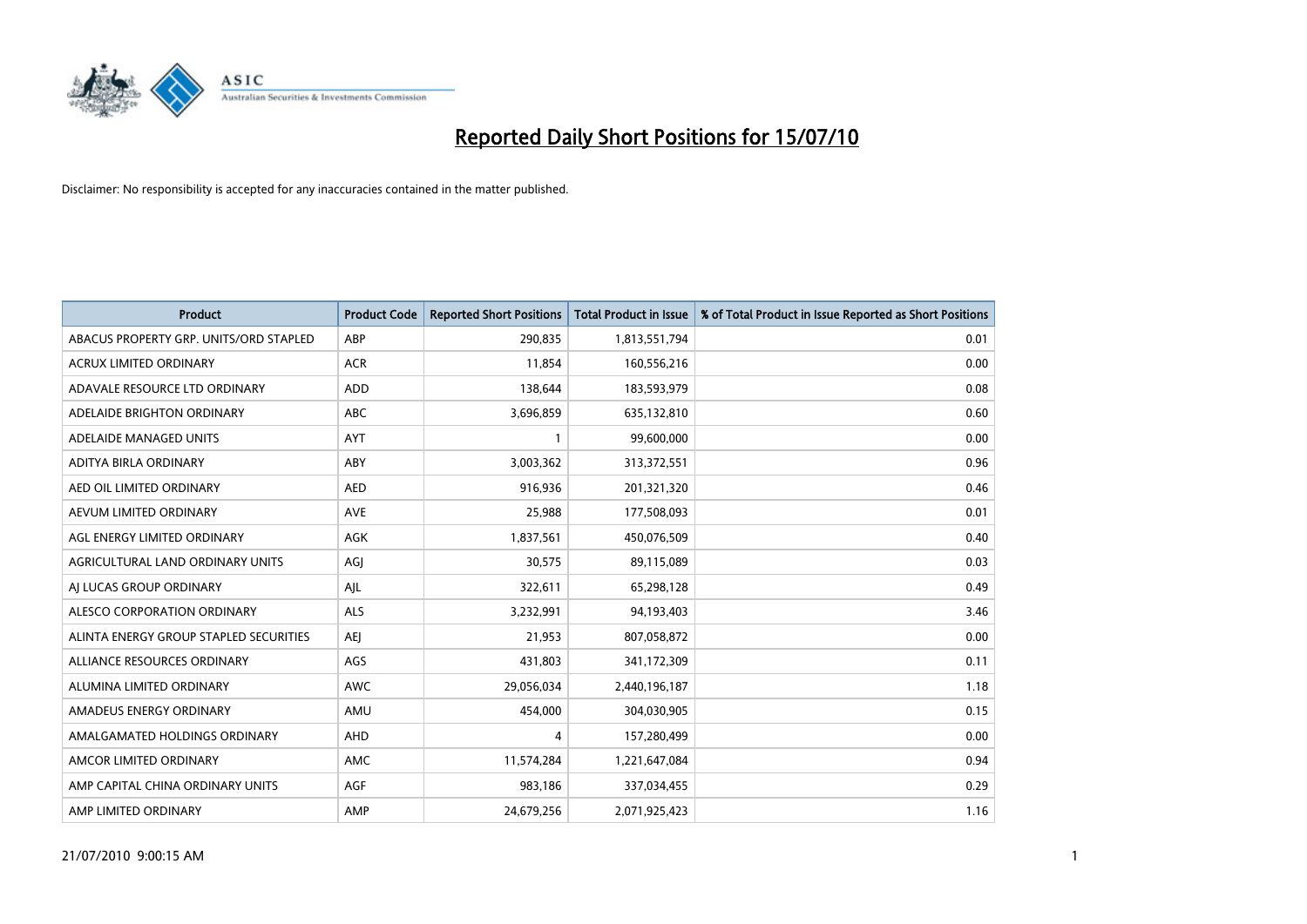

| <b>Product</b>                          | <b>Product Code</b> | <b>Reported Short Positions</b> | Total Product in Issue | % of Total Product in Issue Reported as Short Positions |
|-----------------------------------------|---------------------|---------------------------------|------------------------|---------------------------------------------------------|
| ANDEAN RESOURCES LTD ORDINARY           | <b>AND</b>          | 84,735                          | 471,079,534            | 0.01                                                    |
| ANSELL LIMITED ORDINARY                 | <b>ANN</b>          | 1,781,992                       | 131,577,652            | 1.35                                                    |
| ANTARES ENERGY LTD ORDINARY             | <b>AZZ</b>          | 62.720                          | 299,333,110            | 0.02                                                    |
| ANZ BANKING GRP LTD ORDINARY            | ANZ                 | 7,664,280                       | 2,559,153,286          | 0.26                                                    |
| APA GROUP STAPLED SECURITIES            | APA                 | 4,975,338                       | 542,318,629            | 0.91                                                    |
| APEX MINERALS NL ORDINARY               | <b>AXM</b>          | 885,146                         | 3,317,819,909          | 0.03                                                    |
| APN EUROPEAN RETAIL UNITS STAPLED SEC.  | <b>AEZ</b>          | 11,832                          | 544,910,660            | 0.00                                                    |
| APN NEWS & MEDIA ORDINARY               | <b>APN</b>          | 12,269,250                      | 598,823,853            | 2.05                                                    |
| APOLLO GAS LIMITED ORDINARY             | <b>AZO</b>          | 71,180                          | 83,488,660             | 0.09                                                    |
| AQUARIUS PLATINUM. ORDINARY             | <b>AOP</b>          | 3,031,214                       | 463,070,936            | 0.66                                                    |
| AQUILA RESOURCES ORDINARY               | <b>AQA</b>          | 1,515,108                       | 322,273,136            | 0.46                                                    |
| ARAFURA RESOURCE LTD ORDINARY           | <b>ARU</b>          | 11,939                          | 290,640,342            | 0.00                                                    |
| ARDENT LEISURE GROUP STAPLED SECURITIES | AAD                 | 177,233                         | 309,109,468            | 0.06                                                    |
| ARISTOCRAT LEISURE ORDINARY             | ALL                 | 18,574,032                      | 533,379,348            | 3.48                                                    |
| <b>ARROW ENERGY ORDINARY</b>            | <b>AOE</b>          | 5,315,497                       | 734,120,686            | 0.73                                                    |
| ASCIANO GROUP STAPLED SECURITIES        | <b>AIO</b>          | 23,573,454                      | 2,926,103,883          | 0.78                                                    |
| ASG GROUP LIMITED ORDINARY              | ASZ                 | 37,398                          | 151,836,046            | 0.02                                                    |
| ASPEN GROUP ORD/UNITS STAPLED           | <b>APZ</b>          | 362,328                         | 579,980,076            | 0.06                                                    |
| ASTRO JAP PROP GROUP STAPLED SECURITIES | AJA                 | 1,947,267                       | 508,212,161            | 0.38                                                    |
| ASX LIMITED ORDINARY                    | ASX                 | 2,646,000                       | 173,576,316            | 1.50                                                    |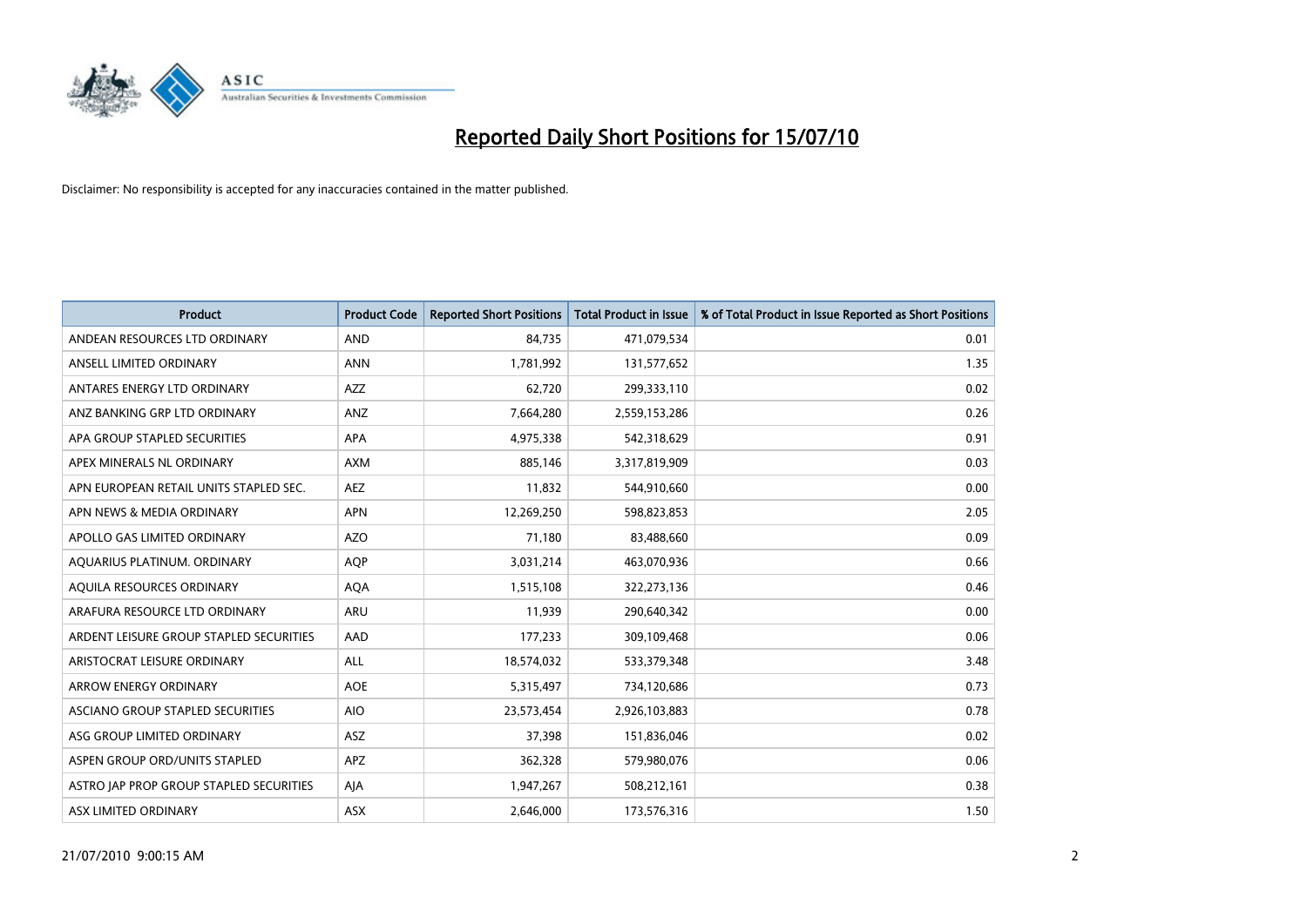

| <b>Product</b>                       | <b>Product Code</b> | <b>Reported Short Positions</b> | <b>Total Product in Issue</b> | % of Total Product in Issue Reported as Short Positions |
|--------------------------------------|---------------------|---------------------------------|-------------------------------|---------------------------------------------------------|
| ATLAS IRON LIMITED ORDINARY          | <b>AGO</b>          | 13,417,250                      | 473,773,816                   | 2.81                                                    |
| AUCKLAND INTERNATION ORDINARY        | AIA                 | 108                             | 1,310,392,831                 | 0.00                                                    |
| <b>AURORA OIL &amp; GAS ORDINARY</b> | <b>AUT</b>          | 399,563                         | 253,583,676                   | 0.16                                                    |
| AUROX RESOURCES ORDINARY             | <b>AXO</b>          | $\overline{2}$                  | 196,044,413                   | 0.00                                                    |
| AUSDRILL LIMITED ORDINARY            | ASL                 | 25,333                          | 254,290,140                   | 0.00                                                    |
| AUSENCO LIMITED ORDINARY             | <b>AAX</b>          | 3,037,229                       | 122,427,576                   | 2.49                                                    |
| <b>AUSTAL LIMITED ORDINARY</b>       | ASB                 | 254,152                         | 188,069,638                   | 0.12                                                    |
| AUSTAR UNITED ORDINARY               | <b>AUN</b>          | 12,885,924                      | 1,260,030,198                 | 1.02                                                    |
| AUSTBROKERS HOLDINGS ORDINARY        | <b>AUB</b>          | 2                               | 52,653,687                    | 0.00                                                    |
| AUSTEREO GROUP LTD. ORDINARY         | <b>AEO</b>          | 18,330                          | 344,798,708                   | 0.00                                                    |
| AUSTIN ENGINEERING ORDINARY          | ANG                 | 10,405                          | 69,414,403                    | 0.01                                                    |
| AUSTRALAND PROPERTY STAPLED SECURITY | <b>ALZ</b>          | 191,689                         | 576,837,197                   | 0.03                                                    |
| AUSTRALIAN AGRICULT. ORDINARY        | AAC                 | 4,987,939                       | 264,264,459                   | 1.87                                                    |
| AUSTRALIAN EDUCATION UNITS           | <b>AEU</b>          | 625,000                         | 134,973,383                   | 0.46                                                    |
| AUSTRALIAN INFRASTR, UNITS/ORDINARY  | <b>AIX</b>          | 420,907                         | 620,733,944                   | 0.06                                                    |
| AUSTRALIAN MINES LTD ORDINARY        | <b>AUZ</b>          | 1,400,000                       | 6,981,662,168                 | 0.02                                                    |
| AUSTRALIAN PHARM. ORDINARY           | API                 | 418,050                         | 488,115,883                   | 0.08                                                    |
| AVEXA LIMITED ORDINARY               | <b>AVX</b>          | 243,657                         | 847,688,779                   | 0.03                                                    |
| AVOCA RESOURCES ORDINARY             | <b>AVO</b>          | 5,861,291                       | 290,492,011                   | 2.01                                                    |
| AWB LIMITED ORDINARY                 | AWB                 | 10,053,224                      | 817,304,356                   | 1.22                                                    |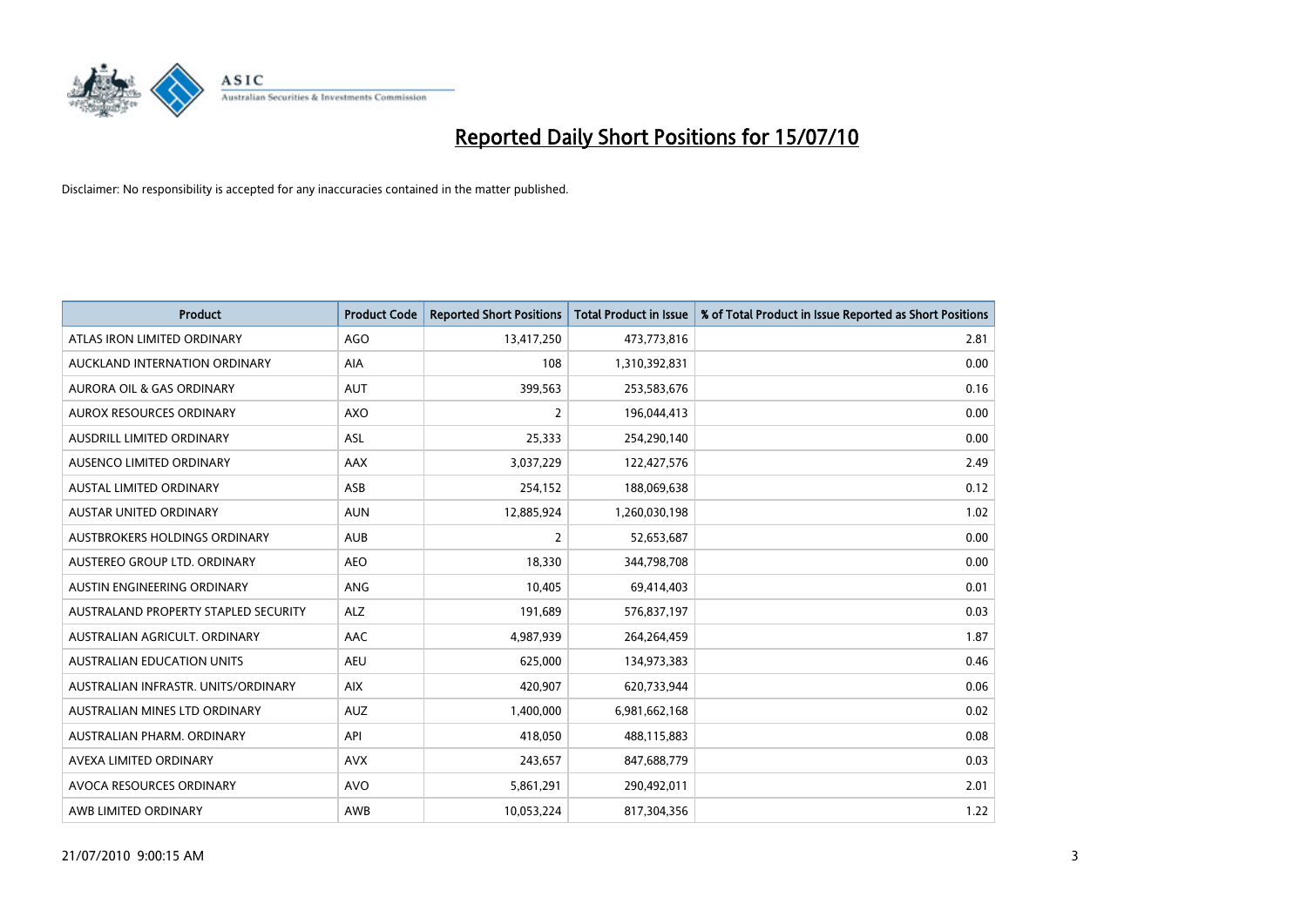

| <b>Product</b>                       | <b>Product Code</b> | <b>Reported Short Positions</b> | <b>Total Product in Issue</b> | % of Total Product in Issue Reported as Short Positions |
|--------------------------------------|---------------------|---------------------------------|-------------------------------|---------------------------------------------------------|
| AWE LIMITED ORDINARY                 | <b>AWE</b>          | 350,640                         | 521,871,941                   | 0.06                                                    |
| AXA ASIA PACIFIC ORDINARY            | <b>AXA</b>          | 342,203                         | 2,067,095,545                 | 0.01                                                    |
| BANK OF QUEENSLAND. ORDINARY         | <b>BOO</b>          | 365,766                         | 215,681,127                   | 0.18                                                    |
| <b>BANNERMAN RESOURCES ORDINARY</b>  | <b>BMN</b>          | 367,661                         | 201,710,934                   | 0.18                                                    |
| <b>BASS STRAIT OIL CO ORDINARY</b>   | <b>BAS</b>          | 1,482                           | 291,030,250                   | 0.00                                                    |
| <b>BATAVIA MINING ORDINARY</b>       | <b>BTV</b>          | 2,500                           | 153,032,145                   | 0.00                                                    |
| BEACH ENERGY LIMITED ORDINARY        | <b>BPT</b>          | 1,582,875                       | 1,092,548,972                 | 0.15                                                    |
| BENDIGO AND ADELAIDE ORDINARY        | <b>BEN</b>          | 3,310,920                       | 354,475,517                   | 0.93                                                    |
| BENDIGO MINING LTD ORDINARY          | <b>BDG</b>          | 111.751                         | 509,712,735                   | 0.02                                                    |
| BERKELEY RESOURCES ORDINARY          | <b>BKY</b>          | 5,069                           | 136,090,319                   | 0.00                                                    |
| <b>BHP BILLITON LIMITED ORDINARY</b> | <b>BHP</b>          | 47,383,652                      | 3,356,081,497                 | 1.40                                                    |
| <b>BILLABONG ORDINARY</b>            | <b>BBG</b>          | 6,891,600                       | 253,122,552                   | 2.72                                                    |
| <b>BIOTA HOLDINGS ORDINARY</b>       | <b>BTA</b>          | 1,408,023                       | 179,244,153                   | 0.79                                                    |
| <b>BISALLOY STEEL ORDINARY</b>       | <b>BIS</b>          | 84,480                          | 216,455,965                   | 0.04                                                    |
| BKI INVESTMENT LTD ORDINARY          | <b>BKI</b>          | 508                             | 418,566,158                   | 0.00                                                    |
| <b>BLACKTHORN RESOURCES ORDINARY</b> | <b>BTR</b>          | 35,848                          | 106,885,300                   | 0.03                                                    |
| BLUESCOPE STEEL LTD ORDINARY         | <b>BSL</b>          | 13,936,198                      | 1,823,322,017                 | 0.72                                                    |
| BOART LONGYEAR ORDINARY              | <b>BLY</b>          | 2,975,052                       | 461,163,412                   | 0.65                                                    |
| <b>BOOM LOGISTICS ORDINARY</b>       | <b>BOL</b>          | 376,027                         | 460,795,156                   | 0.08                                                    |
| <b>BORAL LIMITED, ORDINARY</b>       | <b>BLD</b>          | 22,707,708                      | 598,952,998                   | 3.81                                                    |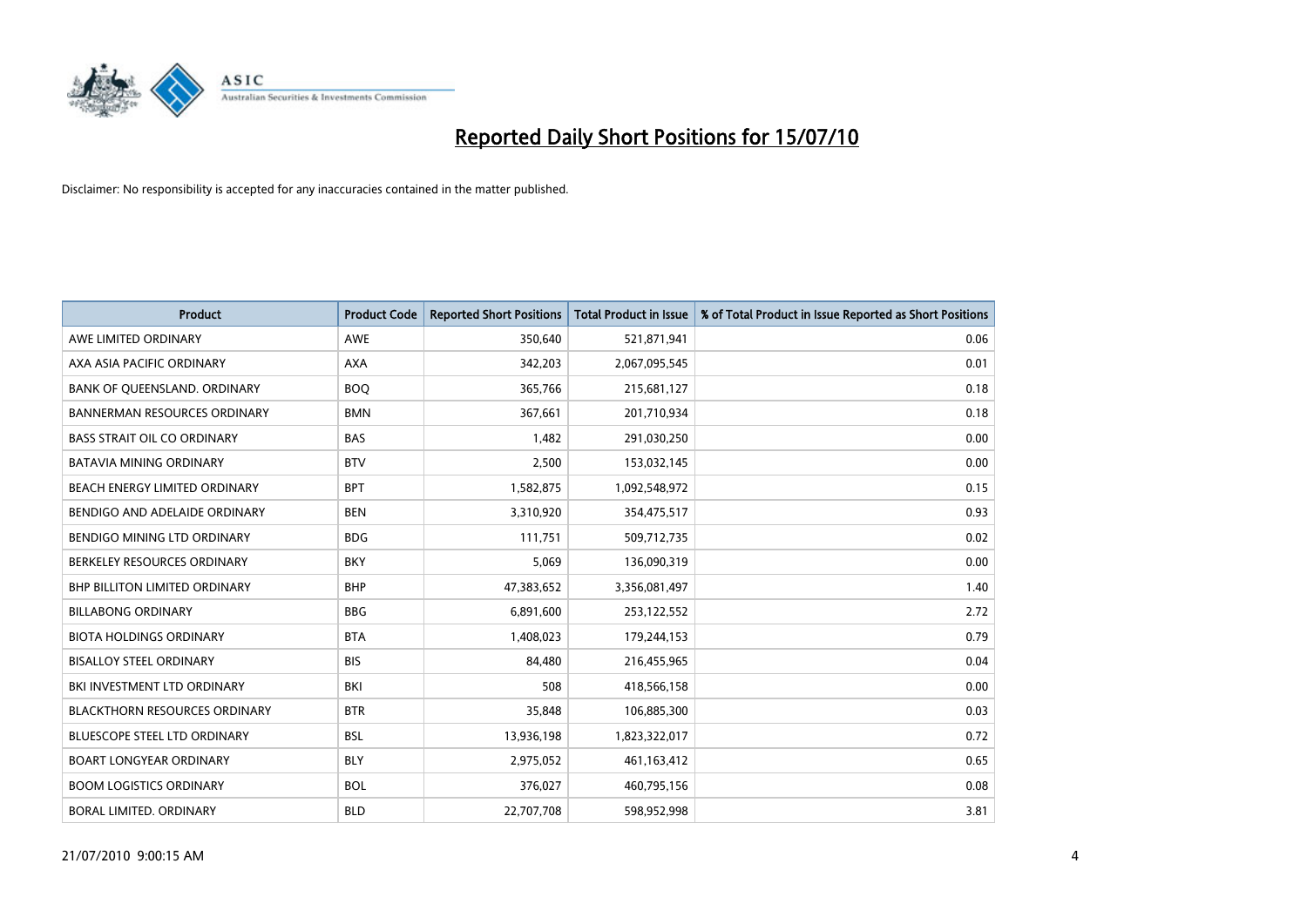

| <b>Product</b>                           | <b>Product Code</b> | <b>Reported Short Positions</b> | Total Product in Issue | % of Total Product in Issue Reported as Short Positions |
|------------------------------------------|---------------------|---------------------------------|------------------------|---------------------------------------------------------|
| BOTSWANA METALS LTD ORDINARY             | <b>BML</b>          | 7,000                           | 106,087,760            | 0.01                                                    |
| <b>BOW ENERGY LIMITED ORDINARY</b>       | <b>BOW</b>          | 190,078                         | 280,607,187            | 0.06                                                    |
| <b>BRADKEN LIMITED ORDINARY</b>          | <b>BKN</b>          | 666,145                         | 138,747,494            | 0.48                                                    |
| <b>BRAMBLES LIMITED ORDINARY</b>         | <b>BXB</b>          | 5,188,367                       | 1,422,229,707          | 0.36                                                    |
| <b>BRAVURA SOLUTIONS ORDINARY</b>        | <b>BVA</b>          | 2,505,558                       | 648,127,461            | 0.39                                                    |
| <b>BREVILLE GROUP LTD ORDINARY</b>       | <b>BRG</b>          | 2,740                           | 129,515,322            | 0.00                                                    |
| <b>BRICKWORKS LIMITED ORDINARY</b>       | <b>BKW</b>          | 24,446                          | 147,235,904            | 0.02                                                    |
| <b>BROCKMAN RESOURCES ORDINARY</b>       | <b>BRM</b>          | 209,417                         | 141,488,151            | 0.14                                                    |
| BT INVESTMENT MNGMNT ORDINARY            | <b>BTT</b>          | 559,653                         | 160,000,000            | 0.35                                                    |
| <b>BUNNINGS WAREHOUSE ORDINARY UNITS</b> | <b>BWP</b>          | 305,210                         | 420,711,773            | 0.08                                                    |
| <b>BURU ENERGY ORDINARY</b>              | <b>BRU</b>          | 171,612                         | 182,769,813            | 0.09                                                    |
| CABCHARGE AUSTRALIA ORDINARY             | CAB                 | 1,512,038                       | 120,437,014            | 1.26                                                    |
| CALTEX AUSTRALIA ORDINARY                | <b>CTX</b>          | 7,172,426                       | 270,000,000            | 2.64                                                    |
| CAMPBELL BROTHERS ORDINARY               | <b>CPB</b>          | 338,768                         | 63,517,495             | 0.54                                                    |
| CAPE LAMBERT RES LTD ORDINARY            | <b>CFE</b>          | 338,169                         | 593,166,467            | 0.05                                                    |
| <b>CARBON ENERGY ORDINARY</b>            | <b>CNX</b>          | 405,465                         | 609,497,650            | 0.06                                                    |
| CARDNO LIMITED ORDINARY                  | CDD                 | 66,931                          | 90,510,461             | 0.06                                                    |
| CARNARVON PETROLEUM ORDINARY             | <b>CVN</b>          | 1,523,178                       | 686,759,634            | 0.21                                                    |
| <b>CARNEGIE WAVE ENERGY ORDINARY</b>     | <b>CWE</b>          | 83,000                          | 565,237,627            | 0.01                                                    |
| CARPATHIAN RESOURCES ORDINARY            | <b>CPN</b>          | 75,000                          | 265,533,501            | 0.03                                                    |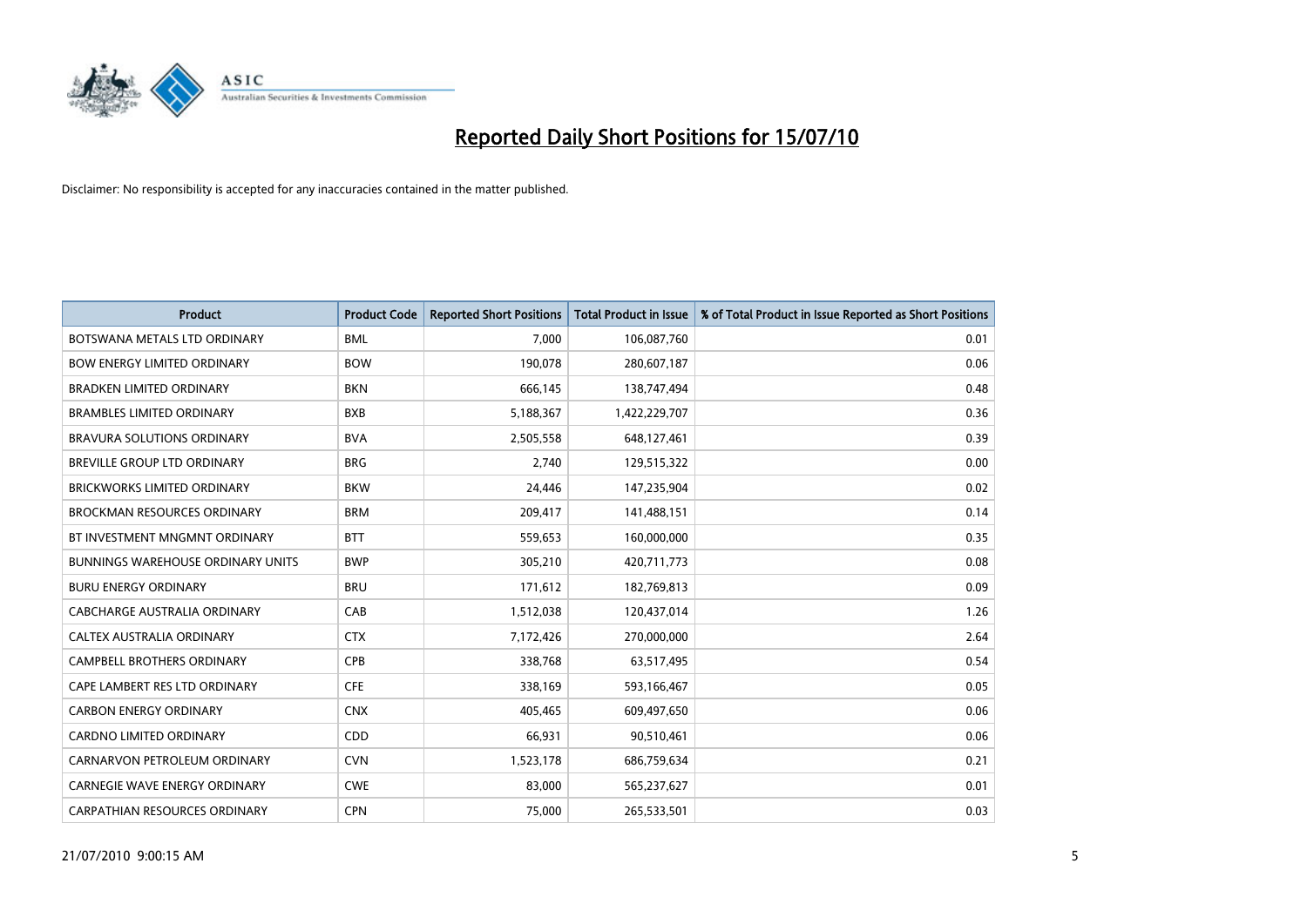

| <b>Product</b>                                | <b>Product Code</b> | <b>Reported Short Positions</b> | Total Product in Issue | % of Total Product in Issue Reported as Short Positions |
|-----------------------------------------------|---------------------|---------------------------------|------------------------|---------------------------------------------------------|
| CARPENTARIA EXP. LTD ORDINARY                 | CAP                 | 9,777                           | 73,141,301             | 0.01                                                    |
| CARSALES.COM LTD ORDINARY                     | <b>CRZ</b>          | 958,593                         | 232,490,800            | 0.41                                                    |
| CASH CONVERTERS ORD/DIV ACCESS                | CCV                 | 30,519                          | 379,761,025            | 0.00                                                    |
| <b>CASPIAN OIL &amp; GAS ORDINARY</b>         | CIG                 | 50,000                          | 1,331,500,513          | 0.00                                                    |
| CATALPA RESOURCES ORDINARY                    | CAH                 | 14,770                          | 161,375,674            | 0.00                                                    |
| <b>CEC GROUP LIMITED ORDINARY</b>             | <b>CEG</b>          | 1,750                           | 79,662,662             | 0.00                                                    |
| <b>CELLNET GROUP ORDINARY</b>                 | <b>CLT</b>          | 1,342                           | 73,689,793             | 0.00                                                    |
| CENTENNIAL COAL ORDINARY                      | <b>CEY</b>          | 12,973,875                      | 395,028,737            | 3.28                                                    |
| CENTRAL PETROLEUM ORDINARY                    | <b>CTP</b>          | 11,455                          | 907,291,115            | 0.00                                                    |
| <b>CENTRO PROPERTIES UNITS/ORD STAPLED</b>    | <b>CNP</b>          | 332,745                         | 972,414,514            | 0.03                                                    |
| <b>CENTRO RETAIL GROUP STAPLED SECURITIES</b> | <b>CER</b>          | 687,898                         | 2,286,399,424          | 0.03                                                    |
| <b>CERAMIC FUEL CELLS ORDINARY</b>            | <b>CFU</b>          | 233,394                         | 1,029,873,280          | 0.03                                                    |
| <b>CFS RETAIL PROPERTY UNITS</b>              | <b>CFX</b>          | 63,211,945                      | 2,510,727,671          | 2.51                                                    |
| <b>CHALLENGER DIV.PRO. STAPLED UNITS</b>      | <b>CDI</b>          | 169,841                         | 913,426,007            | 0.02                                                    |
| <b>CHALLENGER F.S.G.LTD ORDINARY</b>          | CGF                 | 12,871,814                      | 499,623,232            | 2.58                                                    |
| CHALLENGER INFRAST. STAPLED UNITS             | <b>CIF</b>          | 38,822                          | 318,569,798            | 0.01                                                    |
| CHANDLER MACLEOD LTD ORDINARY                 | <b>CMG</b>          | 11,970                          | 421,812,960            | 0.00                                                    |
| CHARTER HALL GROUP STAPLED US PROHIBIT.       | CHC                 | 563,013                         | 1,212,723,832          | 0.04                                                    |
| <b>CHARTER HALL OFFICE UNIT</b>               | C <sub>O</sub> O    | 2,856,805                       | 4,872,354,215          | 0.05                                                    |
| <b>CHARTER HALL RETAIL UNITS</b>              | <b>COR</b>          | 2,885,132                       | 1,505,216,260          | 0.19                                                    |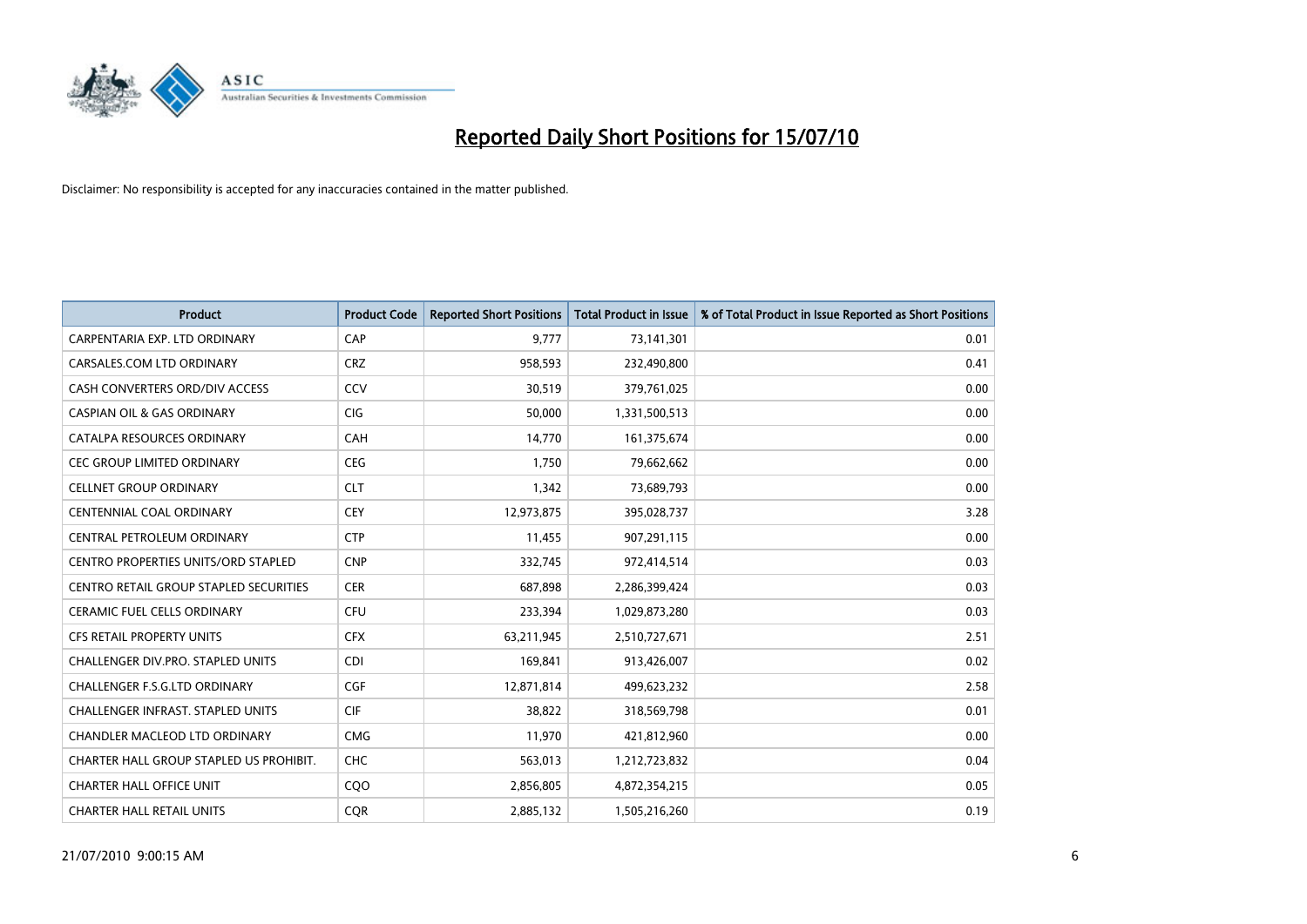

| <b>Product</b>                          | <b>Product Code</b> | <b>Reported Short Positions</b> | Total Product in Issue | % of Total Product in Issue Reported as Short Positions |
|-----------------------------------------|---------------------|---------------------------------|------------------------|---------------------------------------------------------|
| CHEMGENEX PHARMACEUT ORDINARY           | <b>CXS</b>          | 221,509                         | 283,348,870            | 0.08                                                    |
| CITADEL RESOURCE GRP ORDINARY           | CGG                 | 9,049,382                       | 2,328,228,842          | 0.40                                                    |
| CITIGOLD CORP LTD ORDINARY              | <b>CTO</b>          | 1,366,986                       | 908,565,634            | 0.15                                                    |
| CLINUVEL PHARMACEUT, ORDINARY           | <b>CUV</b>          | 41,277                          | 303,188,665            | 0.01                                                    |
| <b>CLOUGH LIMITED ORDINARY</b>          | <b>CLO</b>          | 738,891                         | 768,776,269            | 0.09                                                    |
| <b>COAL &amp; ALLIED ORDINARY</b>       | <b>CNA</b>          | 210                             | 86,584,735             | 0.00                                                    |
| COAL OF AFRICA LTD ORDINARY             | <b>CZA</b>          | 1,002,390                       | 530,514,663            | 0.19                                                    |
| COCA-COLA AMATIL ORDINARY               | <b>CCL</b>          | 4,675,798                       | 754,536,869            | 0.61                                                    |
| <b>COCHLEAR LIMITED ORDINARY</b>        | <b>COH</b>          | 1,280,421                       | 56,543,401             | 2.26                                                    |
| <b>COEUR D'ALENE MINES. CDI 1:1</b>     | <b>CXC</b>          | 3,210                           | 4,434,254              | 0.07                                                    |
| <b>COFFEY INTERNATIONAL ORDINARY</b>    | <b>COF</b>          | 71,813                          | 129,035,760            | 0.05                                                    |
| COMMONWEALTH BANK, ORDINARY             | <b>CBA</b>          | 13,114,925                      | 1,548,737,374          | 0.80                                                    |
| <b>COMMONWEALTH PROP ORDINARY UNITS</b> | <b>CPA</b>          | 22,965,016                      | 2,012,803,230          | 1.13                                                    |
| <b>COMPASS RESOURCES ORDINARY</b>       | <b>CMR</b>          | 55,528                          | 147,402,920            | 0.04                                                    |
| <b>COMPUTERSHARE LTD ORDINARY</b>       | <b>CPU</b>          | 3,725,175                       | 555,664,059            | 0.66                                                    |
| CONNECTEAST GROUP STAPLED               | <b>CEU</b>          | 30,391,166                      | 3,940,145,951          | 0.78                                                    |
| CONQUEST MINING ORDINARY                | CQT                 | 216,572                         | 353,151,103            | 0.06                                                    |
| CONSOLIDATED MEDIA, ORDINARY            | <b>CMI</b>          | 4,643,334                       | 620,709,233            | 0.75                                                    |
| <b>CONTANGO MICROCAP ORDINARY</b>       | <b>CTN</b>          | 7,500                           | 150,088,688            | 0.00                                                    |
| <b>COOPER ENERGY LTD ORDINARY</b>       | COE                 | 14,860                          | 292,576,001            | 0.01                                                    |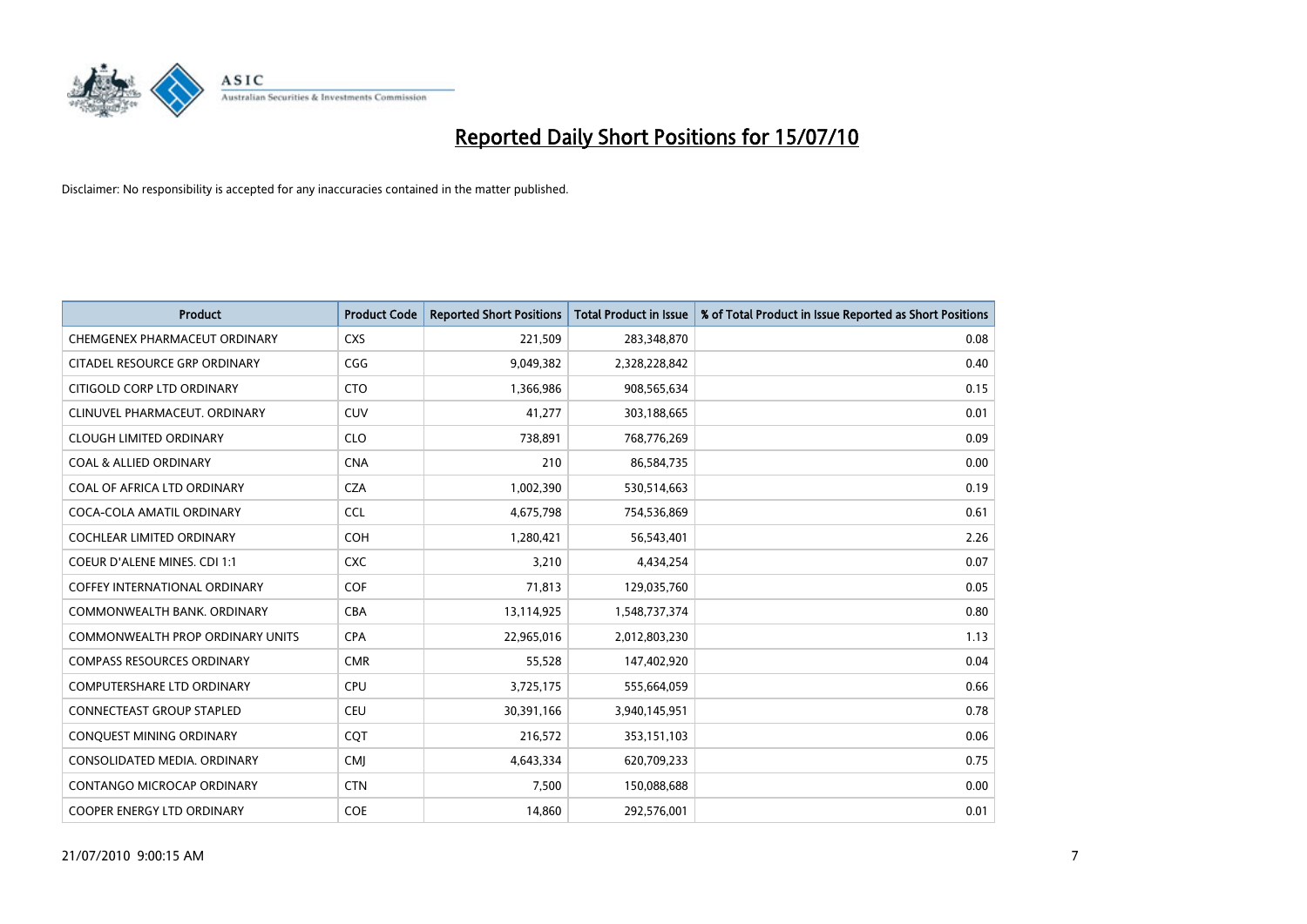

| <b>Product</b>                       | <b>Product Code</b> | <b>Reported Short Positions</b> | <b>Total Product in Issue</b> | % of Total Product in Issue Reported as Short Positions |
|--------------------------------------|---------------------|---------------------------------|-------------------------------|---------------------------------------------------------|
| <b>COPPER STRIKE LTD ORDINARY</b>    | <b>CSE</b>          | 714                             | 116,455,571                   | 0.00                                                    |
| <b>CORPORATE EXPRESS ORDINARY</b>    | <b>CXP</b>          | 70,404                          | 169,366,966                   | 0.04                                                    |
| COUNT FINANCIAL ORDINARY             | COU                 | 1,501,026                       | 258,835,269                   | 0.58                                                    |
| CRANE GROUP LIMITED ORDINARY         | <b>CRG</b>          | 3,480,510                       | 78,286,427                    | 4.44                                                    |
| CROMWELL GROUP STAPLED SECURITIES    | <b>CMW</b>          | 106,982                         | 807,834,934                   | 0.01                                                    |
| <b>CROWN LIMITED ORDINARY</b>        | <b>CWN</b>          | 7,416,040                       | 753,555,290                   | 0.98                                                    |
| <b>CSG LIMITED ORDINARY</b>          | CSV                 | 38,430                          | 242,165,695                   | 0.01                                                    |
| <b>CSL LIMITED ORDINARY</b>          | <b>CSL</b>          | 16,180,769                      | 549,692,886                   | 2.93                                                    |
| <b>CSR LIMITED ORDINARY</b>          | <b>CSR</b>          | 10,664,601                      | 1,514,920,814                 | 0.67                                                    |
| <b>CUDECO LIMITED ORDINARY</b>       | CDU                 | 942,668                         | 137,285,632                   | 0.68                                                    |
| <b>CUSTOMERS LIMITED ORDINARY</b>    | CUS                 | 64,379                          | 135,521,531                   | 0.05                                                    |
| DAVID JONES LIMITED ORDINARY         | <b>DJS</b>          | 17,809,551                      | 510,945,759                   | 3.44                                                    |
| <b>DECMIL GROUP LIMITED ORDINARY</b> | <b>DCG</b>          | 17,397                          | 123,654,568                   | 0.01                                                    |
| DEEP YELLOW LIMITED ORDINARY         | <b>DYL</b>          | 43,078                          | 1,125,814,458                 | 0.00                                                    |
| DEVINE LIMITED ORDINARY              | <b>DVN</b>          | 1,000                           | 634,918,223                   | 0.00                                                    |
| DEXUS PROPERTY GROUP STAPLED UNITS   | <b>DXS</b>          | 10,390,176                      | 4,820,821,799                 | 0.21                                                    |
| DOMINION MINING ORDINARY             | <b>DOM</b>          | 176,674                         | 103,327,059                   | 0.17                                                    |
| DOMINO PIZZA ENTERPR ORDINARY        | <b>DMP</b>          | $\overline{2}$                  | 68,280,174                    | 0.00                                                    |
| DOWNER EDI LIMITED ORDINARY          | <b>DOW</b>          | 1,322,342                       | 336,582,351                   | 0.40                                                    |
| DUET GROUP STAPLED US PROHIBIT.      | <b>DUE</b>          | 497,655                         | 870,559,400                   | 0.06                                                    |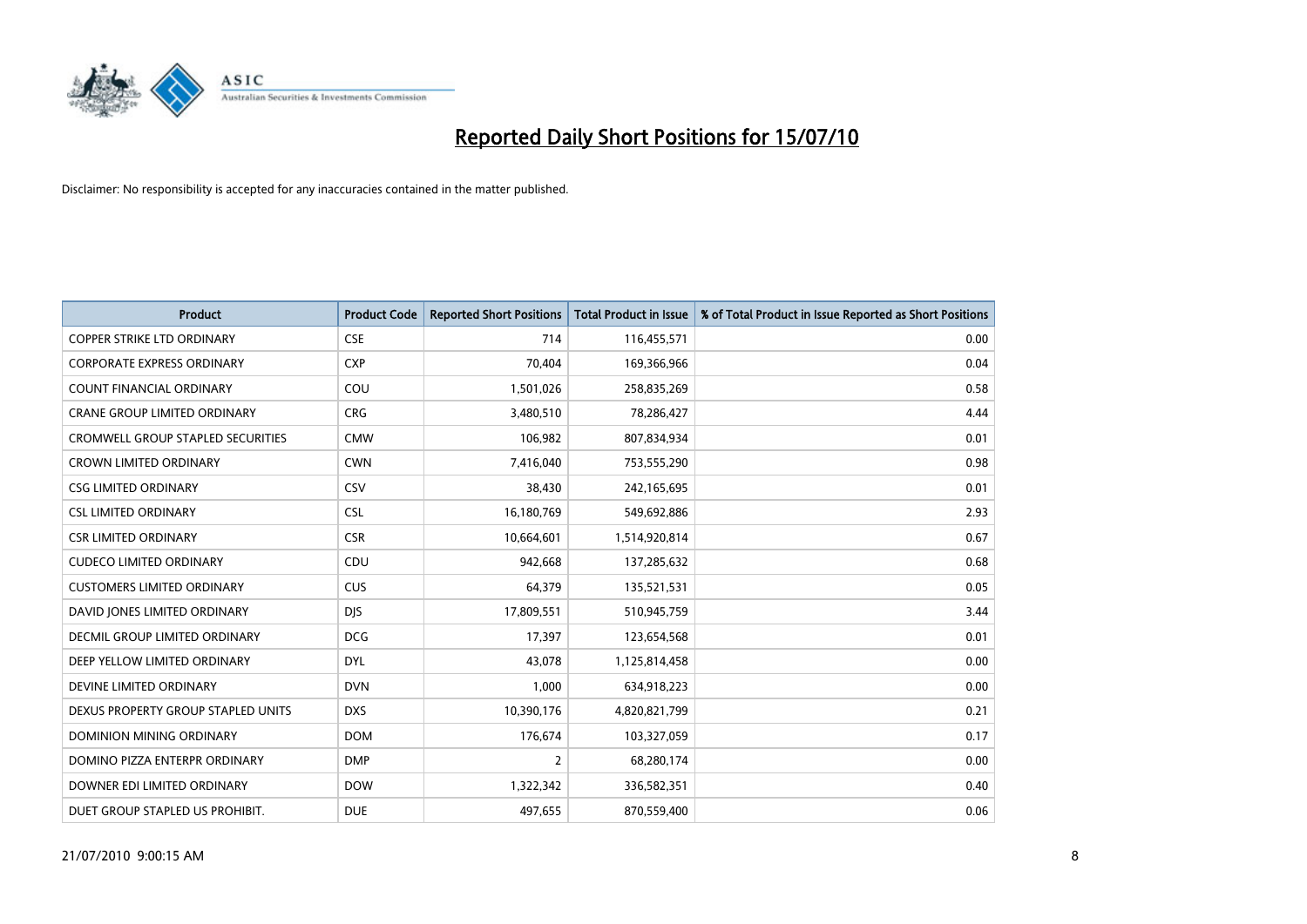

| <b>Product</b>                            | <b>Product Code</b> | <b>Reported Short Positions</b> | Total Product in Issue | % of Total Product in Issue Reported as Short Positions |
|-------------------------------------------|---------------------|---------------------------------|------------------------|---------------------------------------------------------|
| DULUXGROUP LIMITED DEFERRED SETTLEMENT    | <b>DLX</b>          | 864,801                         | 362,100,430            | 0.23                                                    |
| DYESOL LIMITED ORDINARY                   | <b>DYE</b>          | 14,493                          | 142,875,632            | 0.01                                                    |
| EASTERN STAR GAS ORDINARY                 | ESG                 | 7,024,964                       | 872,224,422            | 0.79                                                    |
| EDT RETAIL TRUST UNITS                    | <b>EDT</b>          | 99,457                          | 4,700,290,868          | 0.00                                                    |
| <b>ELDERS LIMITED ORDINARY</b>            | <b>ELD</b>          | 13,393,183                      | 448,598,480            | 2.99                                                    |
| ELDORADO GOLD CORP CDI 1:1                | EAU                 | 44,591                          | 23,021,561             | 0.19                                                    |
| ELIXIR PETROLEUM LTD ORDINARY             | <b>EXR</b>          | 324,400                         | 188,988,472            | 0.17                                                    |
| <b>EMECO HOLDINGS ORDINARY</b>            | <b>EHL</b>          | 3,028,083                       | 631,237,586            | 0.47                                                    |
| ENERGY RESOURCES ORDINARY 'A'             | <b>ERA</b>          | 109,249                         | 190,737,934            | 0.05                                                    |
| <b>ENERGY WORLD CORPOR, ORDINARY</b>      | <b>EWC</b>          | 7,165,821                       | 1,561,166,672          | 0.44                                                    |
| ENTEK ENERGY LTD ORDINARY                 | <b>ETE</b>          | 489,903                         | 225,192,535            | 0.22                                                    |
| <b>ENTELLECT SOLUTIONS ORDINARY</b>       | <b>ESN</b>          | 464,050                         | 1,740,334,200          | 0.03                                                    |
| ENVESTRA LIMITED ORDINARY                 | <b>ENV</b>          | 373,838                         | 1,386,827,962          | 0.02                                                    |
| EQUINOX MINERALS LTD CHESS DEPOSITARY INT | EON                 | 13,055,276                      | 707,719,878            | 1.84                                                    |
| <b>EVEREST FINANCIAL ORDINARY</b>         | <b>EFG</b>          | 4,300                           | 251,442,316            | 0.00                                                    |
| EXTRACT RESOURCES ORDINARY                | <b>EXT</b>          | 1,065,648                       | 243,252,298            | 0.42                                                    |
| FAIRFAX MEDIA LTD ORDINARY                | <b>FXI</b>          | 276,188,784                     | 2,351,955,725          | 11.74                                                   |
| <b>FANTASTIC HOLDINGS ORDINARY</b>        | <b>FAN</b>          | 3,000                           | 102,669,351            | 0.00                                                    |
| FERRAUS LIMITED ORDINARY                  | <b>FRS</b>          | 370                             | 202,695,137            | 0.00                                                    |
| FISHER & PAYKEL APP. ORDINARY             | <b>FPA</b>          | 9,117,123                       | 724,235,162            | 1.26                                                    |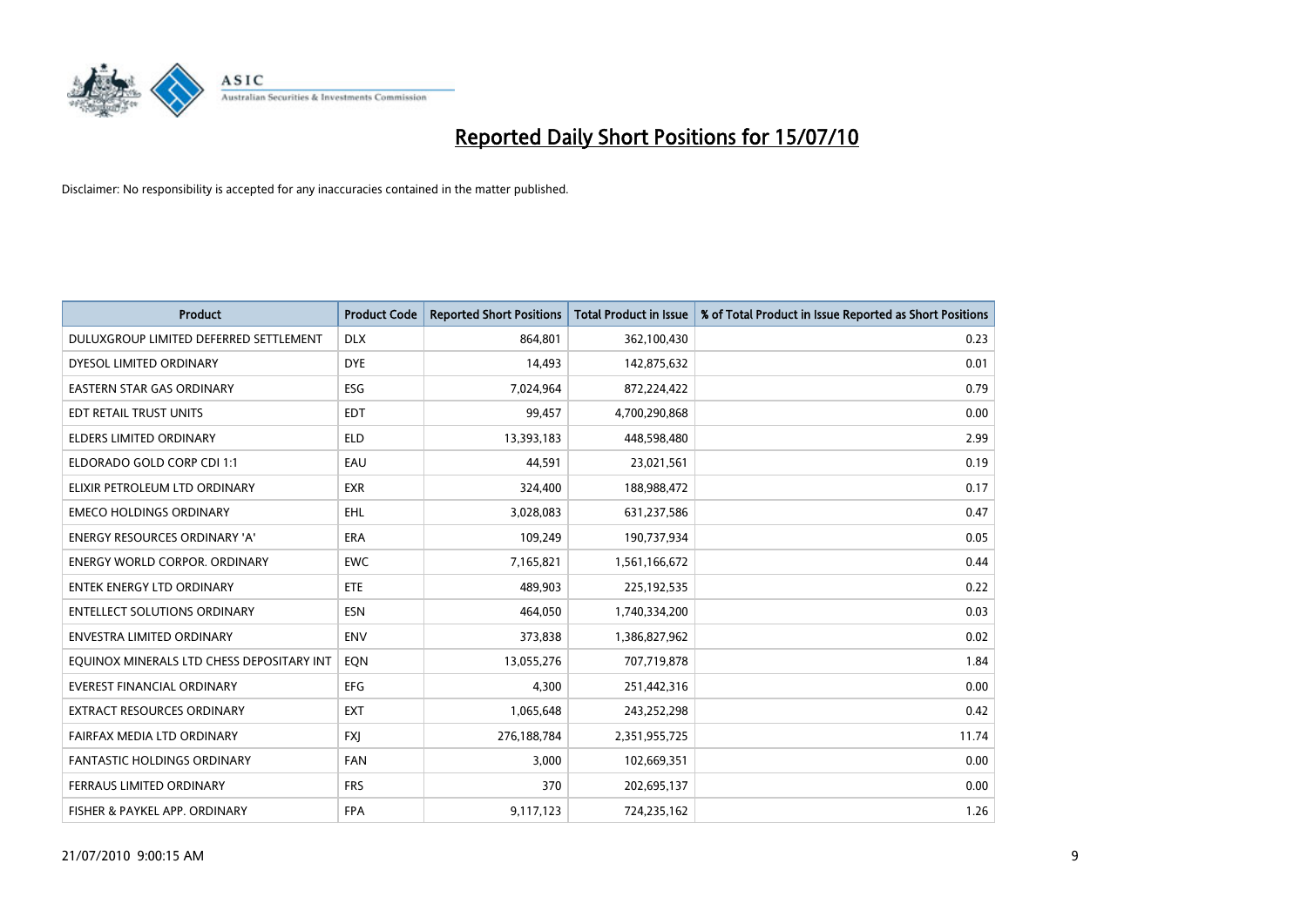

| <b>Product</b>                        | <b>Product Code</b> | <b>Reported Short Positions</b> | Total Product in Issue | % of Total Product in Issue Reported as Short Positions |
|---------------------------------------|---------------------|---------------------------------|------------------------|---------------------------------------------------------|
| FISHER & PAYKEL H. ORDINARY           | <b>FPH</b>          | 1,271,989                       | 517,418,502            | 0.25                                                    |
| FKP PROPERTY GROUP STAPLED SECURITIES | <b>FKP</b>          | 5,801,563                       | 1,166,821,398          | 0.49                                                    |
| FLEETWOOD CORP ORDINARY               | <b>FWD</b>          | 91,613                          | 53,967,182             | 0.17                                                    |
| FLETCHER BUILDING ORDINARY            | <b>FBU</b>          | 328,543                         | 606,946,993            | 0.05                                                    |
| FLEXIGROUP LIMITED ORDINARY           | <b>FXL</b>          | 63,592                          | 270,818,164            | 0.02                                                    |
| <b>FLIGHT CENTRE ORDINARY</b>         | <b>FLT</b>          | 2,549,360                       | 99,780,631             | 2.56                                                    |
| <b>FLINDERS MINES LTD ORDINARY</b>    | <b>FMS</b>          | 20,752,618                      | 1,819,849,571          | 1.15                                                    |
| FORTE ENERGY NL ORDINARY              | <b>FTE</b>          | 2,658,986                       | 580,658,031            | 0.46                                                    |
| FORTESCUE METALS GRP ORDINARY         | <b>FMG</b>          | 32,261,880                      | 3,107,179,370          | 1.01                                                    |
| <b>FOSTER'S GROUP ORDINARY</b>        | <b>FGL</b>          | 10,819,991                      | 1,930,432,682          | 0.54                                                    |
| FTD CORPORATION ORDINARY              | <b>FTD</b>          | 8,088                           | 100,421,069            | 0.01                                                    |
| <b>FUNTASTIC LIMITED ORDINARY</b>     | <b>FUN</b>          | 322,528                         | 340,997,682            | 0.09                                                    |
| <b>G.U.D. HOLDINGS ORDINARY</b>       | <b>GUD</b>          | 154,631                         | 65,885,213             | 0.23                                                    |
| <b>GALAXY RESOURCES ORDINARY</b>      | GXY                 | 116,970                         | 190,553,358            | 0.06                                                    |
| <b>GEODYNAMICS LIMITED ORDINARY</b>   | GDY                 | 286,002                         | 292,840,219            | 0.10                                                    |
| <b>GINDALBIE METALS LTD ORDINARY</b>  | <b>GBG</b>          | 7,057,705                       | 849,478,099            | 0.82                                                    |
| <b>GIRALIA RESOURCES NL ORDINARY</b>  | GIR                 | 490,929                         | 178,310,170            | 0.27                                                    |
| <b>GLOBAL MINING ORDINARY</b>         | <b>GMI</b>          | 8,951                           | 199,725,607            | 0.00                                                    |
| <b>GLOUCESTER COAL ORDINARY</b>       | GCL                 | 258,577                         | 81,962,133             | 0.32                                                    |
| <b>GME RESOURCES LTD ORDINARY</b>     | <b>GME</b>          | 800                             | 302,352,750            | 0.00                                                    |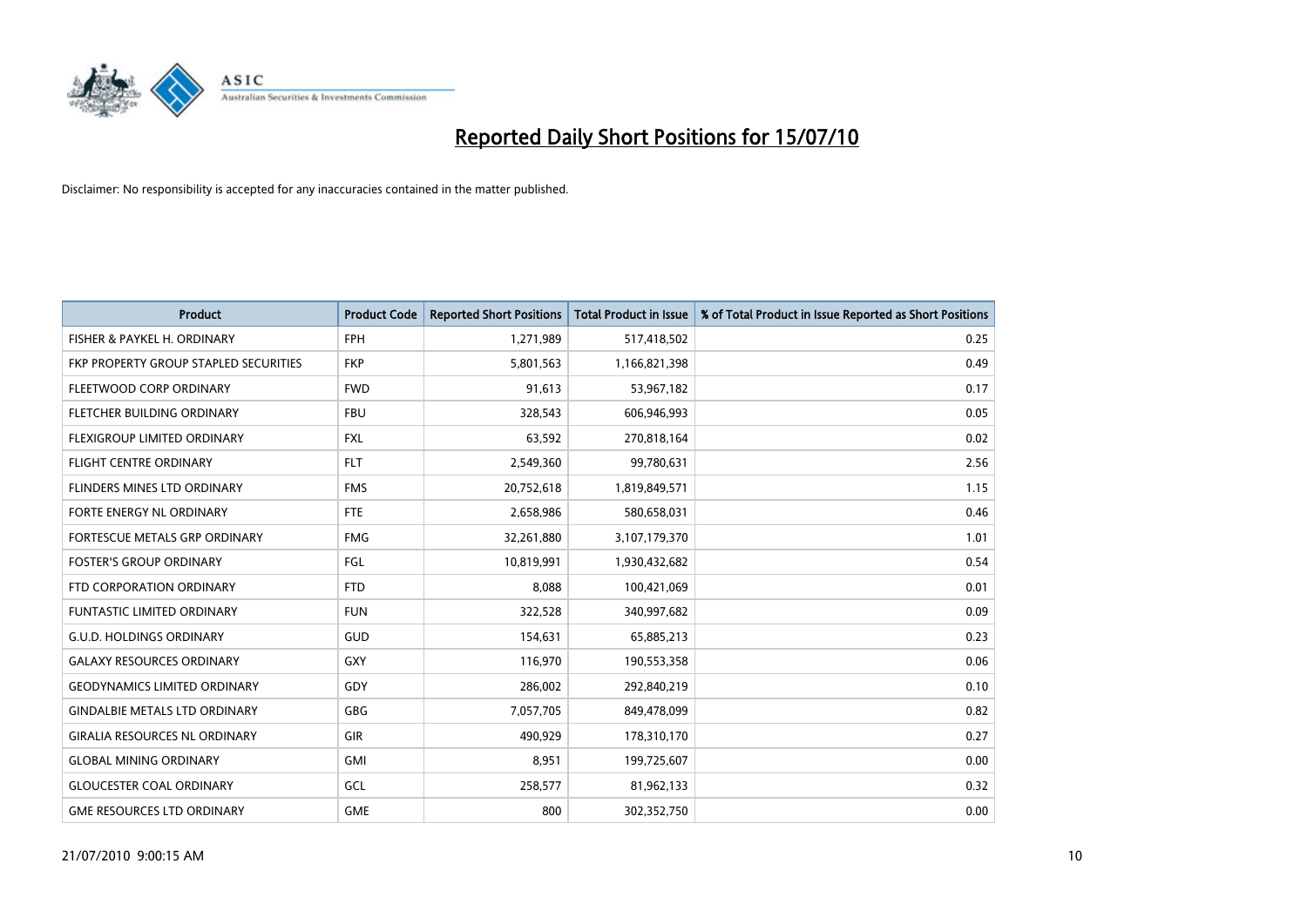

| <b>Product</b>                                   | <b>Product Code</b> | <b>Reported Short Positions</b> | Total Product in Issue | % of Total Product in Issue Reported as Short Positions |
|--------------------------------------------------|---------------------|---------------------------------|------------------------|---------------------------------------------------------|
| <b>GOLDEN GATE PETROL ORDINARY</b>               | GGP                 | 11,538                          | 975,826,623            | 0.00                                                    |
| <b>GOLDEN WEST RESOURCE ORDINARY</b>             | <b>GWR</b>          | 1,617                           | 164,606,127            | 0.00                                                    |
| <b>GOODMAN FIELDER, ORDINARY</b>                 | <b>GFF</b>          | 1,906,957                       | 1,380,386,438          | 0.14                                                    |
| <b>GOODMAN GROUP STAPLED US PROHIBIT.</b>        | <b>GMG</b>          | 5,485,159                       | 6,369,751,394          | 0.08                                                    |
| <b>GPT GROUP STAPLED SEC.</b>                    | <b>GPT</b>          | 17,310,146                      | 1,855,529,431          | 0.92                                                    |
| <b>GRAINCORP LIMITED A CLASS ORDINARY</b>        | <b>GNC</b>          | 4,865,406                       | 198,318,900            | 2.45                                                    |
| <b>GRANGE RESOURCES. ORDINARY</b>                | <b>GRR</b>          | 1,485,564                       | 1,151,778,896          | 0.13                                                    |
| <b>GREAT SOUTHERN LTD ORDINARY</b>               | <b>GTP</b>          | 4,911,389                       | 643,234,118            | 0.76                                                    |
| <b>GRYPHON MINERALS LTD ORDINARY</b>             | GRY                 | 185,111                         | 216,231,598            | 0.09                                                    |
| <b>GUINNESS PEAT GROUP. CHESS DEPOSITARY INT</b> | <b>GPG</b>          | 55                              | 334,319,260            | 0.00                                                    |
| <b>GUNNS LIMITED ORDINARY</b>                    | <b>GNS</b>          | 9,994,098                       | 806,734,892            | 1.22                                                    |
| <b>GWA INTERNATIONAL ORDINARY</b>                | <b>GWT</b>          | 3,435,603                       | 301,102,514            | 1.16                                                    |
| HARVEY NORMAN ORDINARY                           | <b>HVN</b>          | 36,590,383                      | 1,062,316,784          | 3.44                                                    |
| HASTIE GROUP LIMITED ORDINARY                    | <b>HST</b>          | 150,358                         | 239,716,924            | 0.06                                                    |
| HASTINGS DIVERSIFIED STAPLED SECURITY            | <b>HDF</b>          | 371,222                         | 508,158,296            | 0.06                                                    |
| <b>HEALTHSCOPE LIMITED ORDINARY</b>              | <b>HSP</b>          | 1,021,246                       | 317,010,025            | 0.33                                                    |
| HEARTWARE INT INC CDI 35:1                       | <b>HIN</b>          | 272,008                         | 72,583,000             | 0.37                                                    |
| <b>HENDERSON GROUP CDI 1:1</b>                   | <b>HGG</b>          | 6,170,877                       | 565,958,113            | 1.08                                                    |
| HFA HOLDINGS LIMITED ORDINARY                    | <b>HFA</b>          | 1,831,546                       | 469,330,170            | 0.38                                                    |
| HIGHLANDS PACIFIC ORDINARY                       | <b>HIG</b>          | 2,382,805                       | 668,112,148            | 0.36                                                    |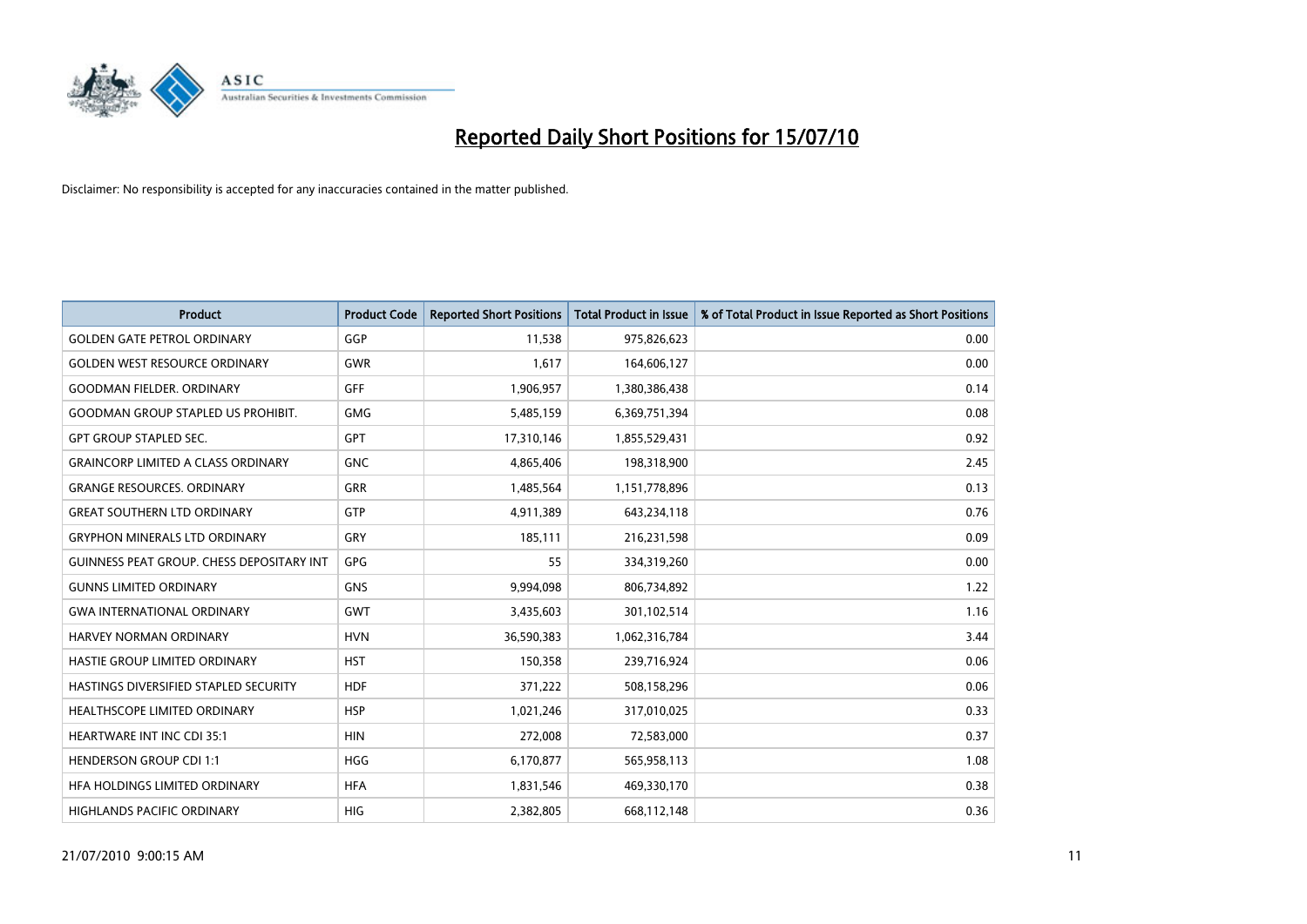

| <b>Product</b>                           | <b>Product Code</b> | <b>Reported Short Positions</b> | Total Product in Issue | % of Total Product in Issue Reported as Short Positions |
|------------------------------------------|---------------------|---------------------------------|------------------------|---------------------------------------------------------|
| HILLGROVE RES LTD ORDINARY               | <b>HGO</b>          | 104,863                         | 481,553,890            | 0.02                                                    |
| HILLS INDUSTRIES LTD ORDINARY            | HIL                 | 3,377,520                       | 248,219,660            | 1.35                                                    |
| HORIZON OIL LIMITED ORDINARY             | <b>HZN</b>          | 1,849,595                       | 1,126,621,515          | 0.16                                                    |
| ICON ENERGY LIMITED ORDINARY             | <b>ICN</b>          | 283,450                         | 439,801,394            | 0.07                                                    |
| <b>IINET LIMITED ORDINARY</b>            | <b>IIN</b>          | 268,897                         | 151,898,119            | 0.17                                                    |
| <b>ILUKA RESOURCES ORDINARY</b>          | <b>ILU</b>          | 12,044,393                      | 418,700,517            | 2.88                                                    |
| <b>IMDEX LIMITED ORDINARY</b>            | <b>IMD</b>          | 113,639                         | 195,047,128            | 0.06                                                    |
| IMF (AUSTRALIA) LTD ORDINARY             | <b>IMF</b>          | 405,630                         | 122,496,819            | 0.33                                                    |
| <b>IMX RESOURCES LTD ORDINARY</b>        | <b>IXR</b>          | 20,000                          | 260,252,803            | 0.01                                                    |
| <b>INCITEC PIVOT ORDINARY</b>            | IPL                 | 3,751,453                       | 1,624,932,978          | 0.22                                                    |
| INDAGO RESOURCES LTD ORDINARY            | <b>IDG</b>          | 8,179                           | 99,449,536             | 0.01                                                    |
| <b>INDEPENDENCE GROUP ORDINARY</b>       | <b>IGO</b>          | 287,080                         | 113,813,539            | 0.27                                                    |
| INDOPHIL RESOURCES ORDINARY              | <b>IRN</b>          | 1,288,107                       | 423,428,803            | 0.30                                                    |
| <b>INDUSTREA LIMITED ORDINARY</b>        | <b>IDL</b>          | 1,060,728                       | 956,668,877            | 0.10                                                    |
| <b>INFIGEN ENERGY STAPLED SECURITIES</b> | <b>IFN</b>          | 5,116,154                       | 760,374,428            | 0.67                                                    |
| ING INDUSTRIAL FUND UNITS                | <b>IIF</b>          | 6,987,982                       | 2,592,249,647          | 0.27                                                    |
| ING OFFICE FUND STAPLED SECURITIES       | <b>IOF</b>          | 456,654                         | 2,729,071,212          | 0.01                                                    |
| ING RE COM GROUP STAPLED SECURITIES      | <b>ILF</b>          | 9,075                           | 441,029,194            | 0.00                                                    |
| INNAMINCKA PETROLEUM ORDINARY            | <b>INP</b>          | 14,205                          | 261,548,890            | 0.01                                                    |
| INSURANCE AUSTRALIA ORDINARY             | <b>IAG</b>          | 4,178,617                       | 2,078,994,021          | 0.17                                                    |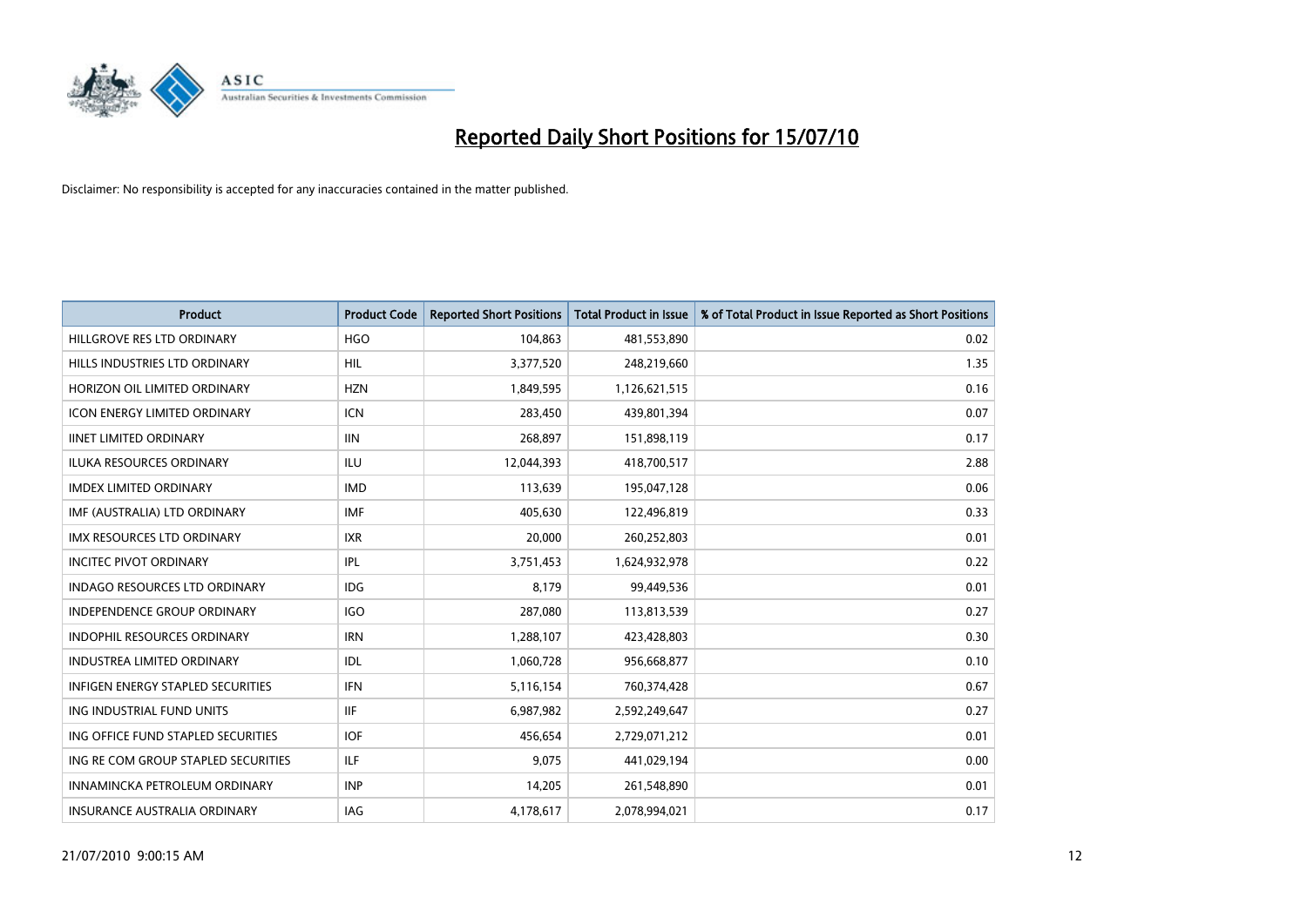

| <b>Product</b>                                  | <b>Product Code</b> | <b>Reported Short Positions</b> | <b>Total Product in Issue</b> | % of Total Product in Issue Reported as Short Positions |
|-------------------------------------------------|---------------------|---------------------------------|-------------------------------|---------------------------------------------------------|
| INTEGRA MINING LTD, ORDINARY                    | <b>IGR</b>          | 1,732,641                       | 755,792,394                   | 0.22                                                    |
| INTOLL GROUP STAPLED SECURITIES                 | <b>ITO</b>          | 5,643,712                       | 2,261,732,048                 | 0.24                                                    |
| <b>INTREPID MINES ORDINARY</b>                  | <b>IAU</b>          | 166,863                         | 429,781,466                   | 0.03                                                    |
| <b>INVOCARE LIMITED ORDINARY</b>                | <b>IVC</b>          | 1,109,783                       | 102,069,091                   | 1.09                                                    |
| <b>ION LIMITED ORDINARY</b>                     | <b>ION</b>          | 328,906                         | 256,365,105                   | 0.13                                                    |
| <b>IOOF HOLDINGS LTD ORDINARY</b>               | IFL.                | 1,684,188                       | 229,794,395                   | 0.72                                                    |
| <b>IRESS MARKET TECH. ORDINARY</b>              | <b>IRE</b>          | 1,335,280                       | 126,018,142                   | 1.07                                                    |
| <b>IRON ORE HOLDINGS ORDINARY</b>               | <b>IOH</b>          | 12,146                          | 135,374,850                   | 0.01                                                    |
| ISHARES MSCI EAFE CDI 1:1                       | <b>IVE</b>          | 78,119                          | 590,400,000                   | 0.01                                                    |
| ISHARES MSCI EM MKTS CDI 1:1                    | <b>IEM</b>          | 65,178                          | 425,700,000                   | 0.02                                                    |
| <b>ISOFT GROUP LIMITED ORDINARY</b>             | <b>ISF</b>          | 13,083,296                      | 1,037,994,023                 | 1.26                                                    |
| <b>IVANHOE AUSTRALIA ORDINARY</b>               | <b>IVA</b>          | 266,106                         | 70,980,953                    | 0.37                                                    |
| <b>JABIRU METALS LTD ORDINARY</b>               | <b>JML</b>          | 490,181                         | 552,619,180                   | 0.08                                                    |
| <b>JAMES HARDIE INDUST CHESS DEPOSITARY INT</b> | <b>IHX</b>          | 15,261,831                      | 435,438,790                   | 3.52                                                    |
| <b>JAMESON RESOURCES ORDINARY</b>               | <b>JAL</b>          | 1,600,000                       | 63,885,910                    | 2.50                                                    |
| <b>JB HI-FI LIMITED ORDINARY</b>                | <b>JBH</b>          | 4,058,061                       | 108,344,987                   | 3.74                                                    |
| <b>KAGARA LTD ORDINARY</b>                      | KZL                 | 3,721,631                       | 674,489,717                   | 0.56                                                    |
| KAROON GAS AUSTRALIA ORDINARY                   | <b>KAR</b>          | 174,523                         | 177,546,198                   | 0.09                                                    |
| KATHMANDU HOLD LTD ORDINARY                     | <b>KMD</b>          | 1,006,626                       | 200,000,000                   | 0.50                                                    |
| <b>KEYBRIDGE CAPITAL ORDINARY</b>               | <b>KBC</b>          | 5,999                           | 172,070,564                   | 0.00                                                    |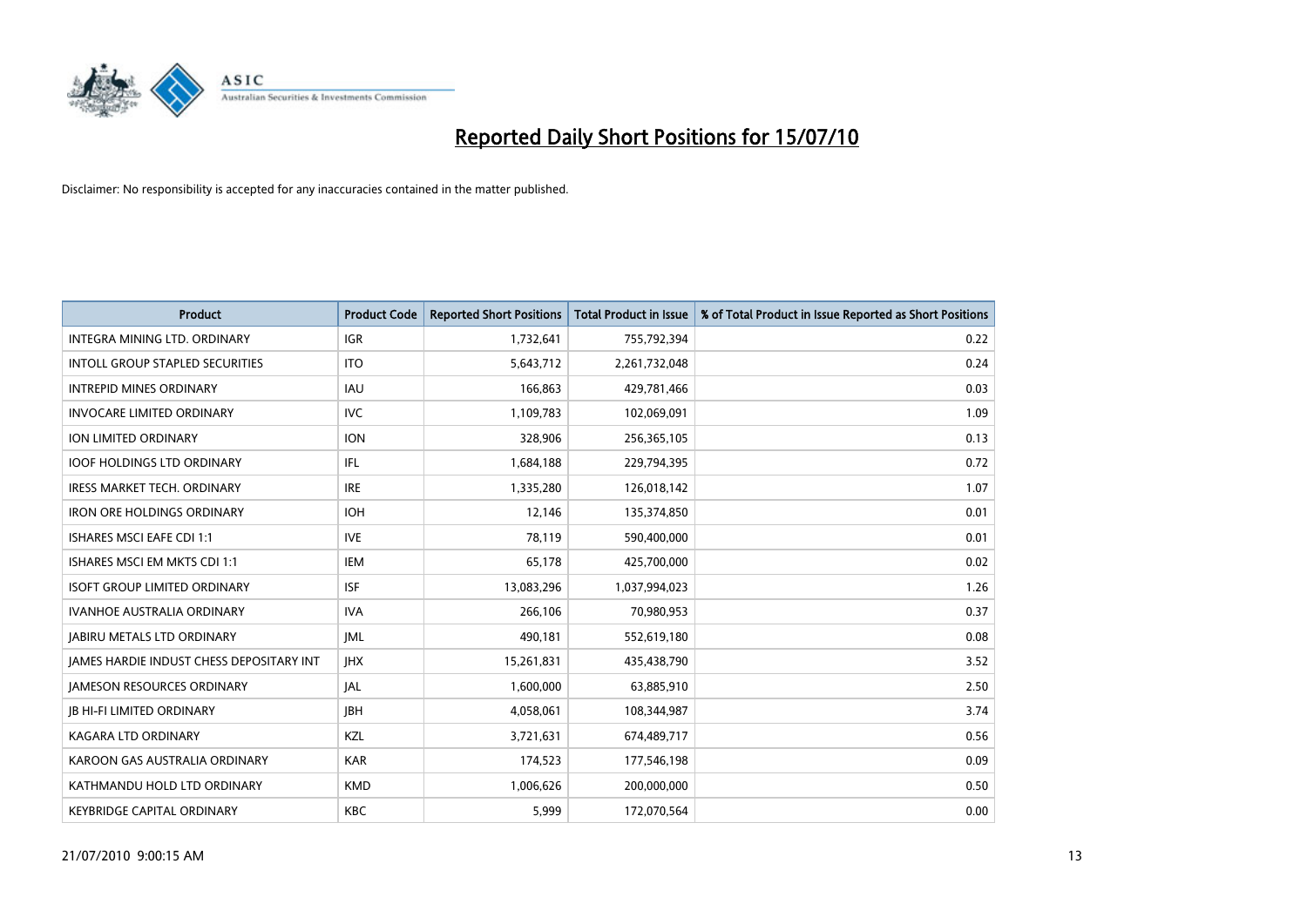

| <b>Product</b>                        | <b>Product Code</b> | <b>Reported Short Positions</b> | Total Product in Issue | % of Total Product in Issue Reported as Short Positions |
|---------------------------------------|---------------------|---------------------------------|------------------------|---------------------------------------------------------|
| KIMBERLEY METALS LTD ORDINARY         | <b>KBL</b>          | 3,036                           | 94,490,816             | 0.00                                                    |
| KINGSGATE CONSOLID. ORDINARY          | <b>KCN</b>          | 335,779                         | 100,503,783            | 0.32                                                    |
| LEIGHTON HOLDINGS ORDINARY            | LEI                 | 3,089,124                       | 300,687,299            | 0.97                                                    |
| LEND LEASE GROUP UNIT/ORD STAPLED     | LLC                 | 499,824                         | 565,558,754            | 0.08                                                    |
| LIHIR GOLD LIMITED. ORDINARY          | LGL                 | 29,134,465                      | 2,368,729,935          | 1.22                                                    |
| LINC ENERGY LTD ORDINARY              | <b>LNC</b>          | 1,434,176                       | 489,093,470            | 0.28                                                    |
| LIQUEFIED NATURAL ORDINARY            | LNG                 | 40,497                          | 213,339,015            | 0.02                                                    |
| LYNAS CORPORATION ORDINARY            | <b>LYC</b>          | 13,088,942                      | 1,655,499,093          | 0.77                                                    |
| MAC SERVICES (THE) ORDINARY           | <b>MSL</b>          | 74,517                          | 165,966,692            | 0.04                                                    |
| MACARTHUR COAL ORDINARY               | <b>MCC</b>          | 962,800                         | 254,333,109            | 0.37                                                    |
| MACMAHON HOLDINGS ORDINARY            | <b>MAH</b>          | 9,566,054                       | 733,711,705            | 1.30                                                    |
| MACQ ATLAS ROADS GRP ORDINARY STAPLED | <b>MQA</b>          | 513,790                         | 452,345,907            | 0.12                                                    |
| MACQUARIE GROUP LTD ORDINARY          | MQG                 | 6,331,407                       | 345,480,686            | 1.85                                                    |
| <b>MANTRA RESOURCES ORDINARY</b>      | <b>MRU</b>          | 42,779                          | 130,229,188            | 0.03                                                    |
| MAP GROUP STAPLED US PROHIBIT.        | <b>MAP</b>          | 6,961,759                       | 1,861,210,782          | 0.37                                                    |
| MCPHERSON'S LTD ORDINARY              | <b>MCP</b>          | 4,064                           | 71,651,758             | 0.00                                                    |
| MEDUSA MINING LTD ORDINARY            | <b>MML</b>          | 15,615                          | 187,584,911            | 0.00                                                    |
| MELBOURNE IT LIMITED ORDINARY         | <b>MLB</b>          | 164,632                         | 79,569,967             | 0.21                                                    |
| MEO AUSTRALIA LTD ORDINARY            | <b>MEO</b>          | 21,073                          | 477,220,955            | 0.00                                                    |
| MERMAID MARINE ORDINARY               | <b>MRM</b>          | 367,783                         | 186,844,825            | 0.19                                                    |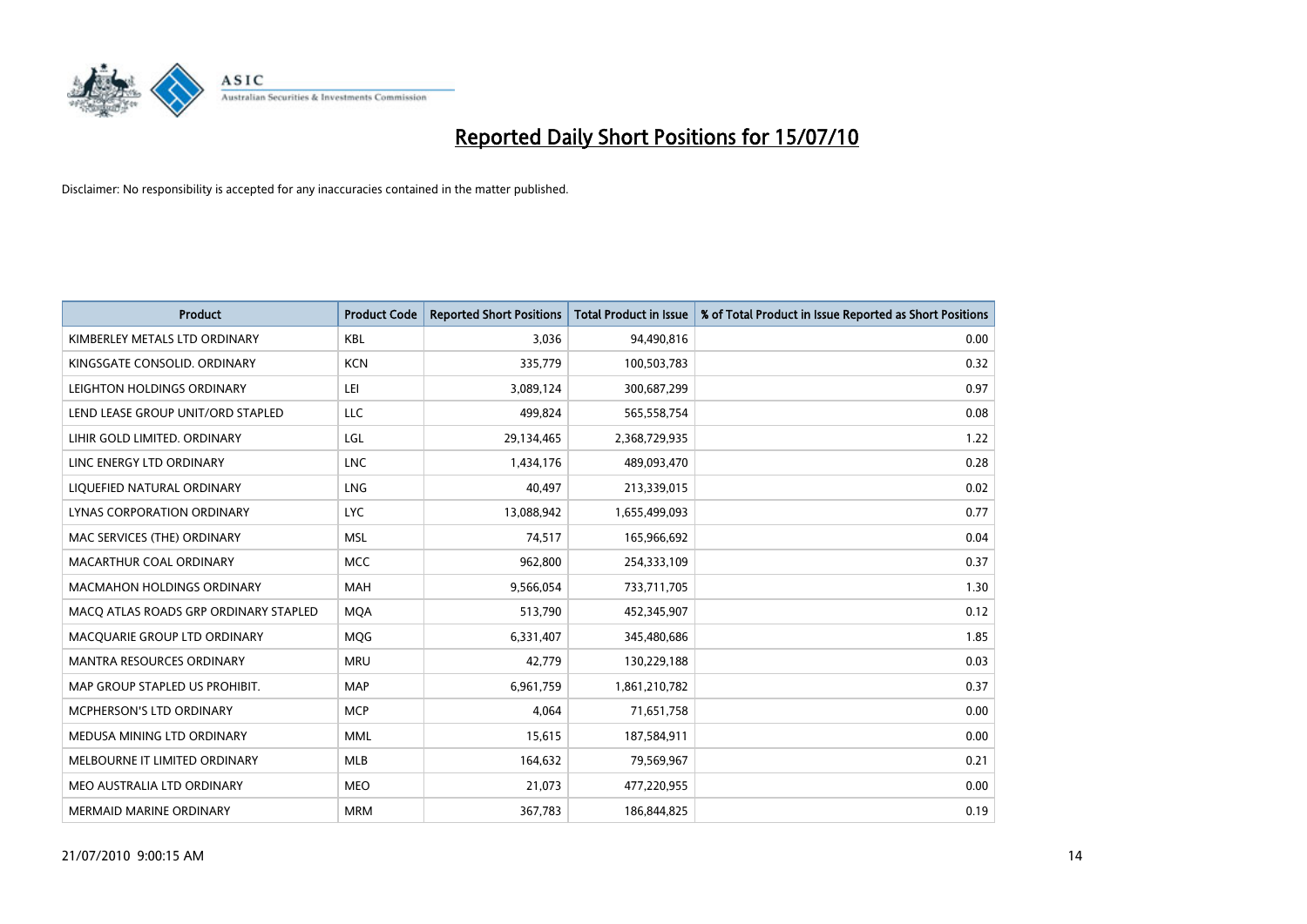

| <b>Product</b>                    | <b>Product Code</b> | <b>Reported Short Positions</b> | <b>Total Product in Issue</b> | % of Total Product in Issue Reported as Short Positions |
|-----------------------------------|---------------------|---------------------------------|-------------------------------|---------------------------------------------------------|
| METALS X LIMITED ORDINARY         | <b>MLX</b>          | 326,940                         | 1,365,661,782                 | 0.03                                                    |
| METCASH LIMITED ORDINARY          | <b>MTS</b>          | 20,402,981                      | 765,675,951                   | 2.64                                                    |
| METGASCO LIMITED ORDINARY         | <b>MEL</b>          | 293,557                         | 249,006,674                   | 0.11                                                    |
| MICLYN EXP OFFSHR ORDINARY        | <b>MIO</b>          | 199,999                         | 271,700,000                   | 0.07                                                    |
| MINARA RESOURCES ORDINARY         | <b>MRE</b>          | 4,060,428                       | 1,167,783,517                 | 0.34                                                    |
| MINCOR RESOURCES NL ORDINARY      | <b>MCR</b>          | 1,925,942                       | 200,184,686                   | 0.96                                                    |
| MINERAL DEPOSITS ORDINARY         | <b>MDL</b>          | 1,144,797                       | 580,576,525                   | 0.18                                                    |
| MINERAL RESOURCES. ORDINARY       | <b>MIN</b>          | 349,995                         | 161,394,023                   | 0.22                                                    |
| MIRABELA NICKEL LTD ORDINARY      | <b>MBN</b>          | 8,960,316                       | 367, 162, 725                 | 2.44                                                    |
| MIRVAC GROUP STAPLED SECURITIES   | <b>MGR</b>          | 6,495,750                       | 3,266,304,329                 | 0.19                                                    |
| MITCHELL COMMUNITCA. ORDINARY     | <b>MCU</b>          | 19,673                          | 301,761,208                   | 0.01                                                    |
| <b>MOLOPO ENERGY LTD ORDINARY</b> | <b>MPO</b>          | 238,081                         | 250,665,548                   | 0.09                                                    |
| MOLY MINES LIMITED ORDINARY       | <b>MOL</b>          | 169,805                         | 363,916,323                   | 0.04                                                    |
| MONADELPHOUS GROUP ORDINARY       | <b>MND</b>          | 1,203,597                       | 86,459,327                    | 1.38                                                    |
| MORTGAGE CHOICE LTD ORDINARY      | <b>MOC</b>          | 107,491                         | 119,617,705                   | 0.09                                                    |
| MOSAIC OIL NL ORDINARY            | <b>MOS</b>          | 41,742                          | 821,710,775                   | 0.01                                                    |
| <b>MOUNT GIBSON IRON ORDINARY</b> | <b>MGX</b>          | 4,553,600                       | 1,079,570,693                 | 0.42                                                    |
| MULTIPLEX SITES SITES             | <b>MXUPA</b>        | 147                             | 4,500,000                     | 0.00                                                    |
| MURCHISON METALS LTD ORDINARY     | <b>MMX</b>          | 3,132,005                       | 435,384,268                   | 0.72                                                    |
| <b>MYER HOLDINGS LTD ORDINARY</b> | <b>MYR</b>          | 7,784,005                       | 581,517,884                   | 1.34                                                    |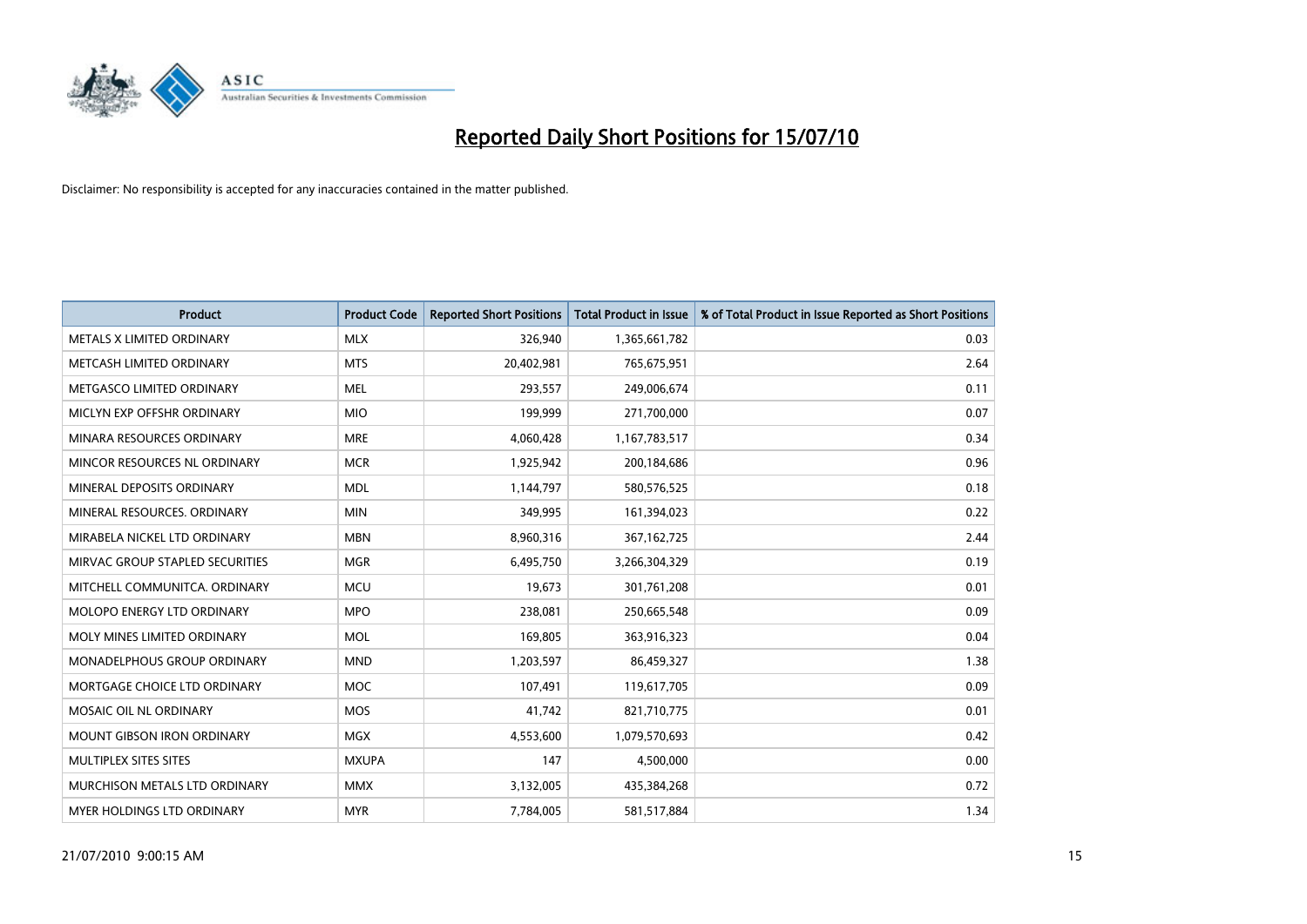

| <b>Product</b>                  | <b>Product Code</b> | <b>Reported Short Positions</b> | Total Product in Issue | % of Total Product in Issue Reported as Short Positions |
|---------------------------------|---------------------|---------------------------------|------------------------|---------------------------------------------------------|
| <b>MYSTATE LIMITED ORDINARY</b> | <b>MYS</b>          | 1,400                           | 67,411,055             | 0.00                                                    |
| NATIONAL AUST. BANK ORDINARY    | <b>NAB</b>          | 14,753,508                      | 2,121,379,130          | 0.71                                                    |
| NATURAL FUEL LIMITED ORDINARY   | <b>NFL</b>          |                                 | 506,612,127            | 0.00                                                    |
| NAVITAS LIMITED ORDINARY        | <b>NVT</b>          | 1,046,669                       | 342,361,526            | 0.30                                                    |
| NEPTUNE MARINE ORDINARY         | <b>NMS</b>          | 967,854                         | 429,842,672            | 0.22                                                    |
| NEW HOPE CORPORATION ORDINARY   | <b>NHC</b>          | 163,433                         | 827,730,549            | 0.01                                                    |
| NEWCREST MINING ORDINARY        | <b>NCM</b>          | 27,549,262                      | 483,493,006            | 5.72                                                    |
| NEWS CORP A NON-VOTING CDI      | <b>NWSLV</b>        | 656,204                         | 1,824,471,392          | 0.03                                                    |
| NEWS CORP B VOTING CDI          | <b>NWS</b>          | 8,157,487                       | 798,520,953            | 1.01                                                    |
| NEXBIS LIMITED ORDINARY         | <b>NBS</b>          | 63,733                          | 498,972,940            | 0.01                                                    |
| NEXUS ENERGY LIMITED ORDINARY   | <b>NXS</b>          | 6,498,526                       | 958,061,849            | 0.68                                                    |
| NIB HOLDINGS LIMITED ORDINARY   | <b>NHF</b>          | 4,911                           | 495,431,427            | 0.00                                                    |
| NICK SCALI LIMITED ORDINARY     | <b>NCK</b>          | 35,846                          | 81,000,000             | 0.04                                                    |
| NIDO PETROLEUM ORDINARY         | <b>NDO</b>          | 14,333,131                      | 1,080,658,378          | 1.32                                                    |
| NKWE PLATINUM 10C US COMMON     | <b>NKP</b>          | 6,869                           | 556,627,684            | 0.00                                                    |
| NORTHERN CREST ORDINARY         | <b>NOC</b>          | 24,345                          | 116,074,781            | 0.02                                                    |
| NORTHERN ENERGY CORP ORDINARY   | <b>NEC</b>          | 2,700                           | 128,420,838            | 0.00                                                    |
| NORTHERN IRON LTD ORDINARY      | <b>NFE</b>          | 570,525                         | 292,204,786            | 0.18                                                    |
| NRW HOLDINGS LIMITED ORDINARY   | <b>NWH</b>          | 611,330                         | 251,223,000            | 0.24                                                    |
| NUFARM LIMITED ORDINARY         | <b>NUF</b>          | 2,160,982                       | 261,775,731            | 0.82                                                    |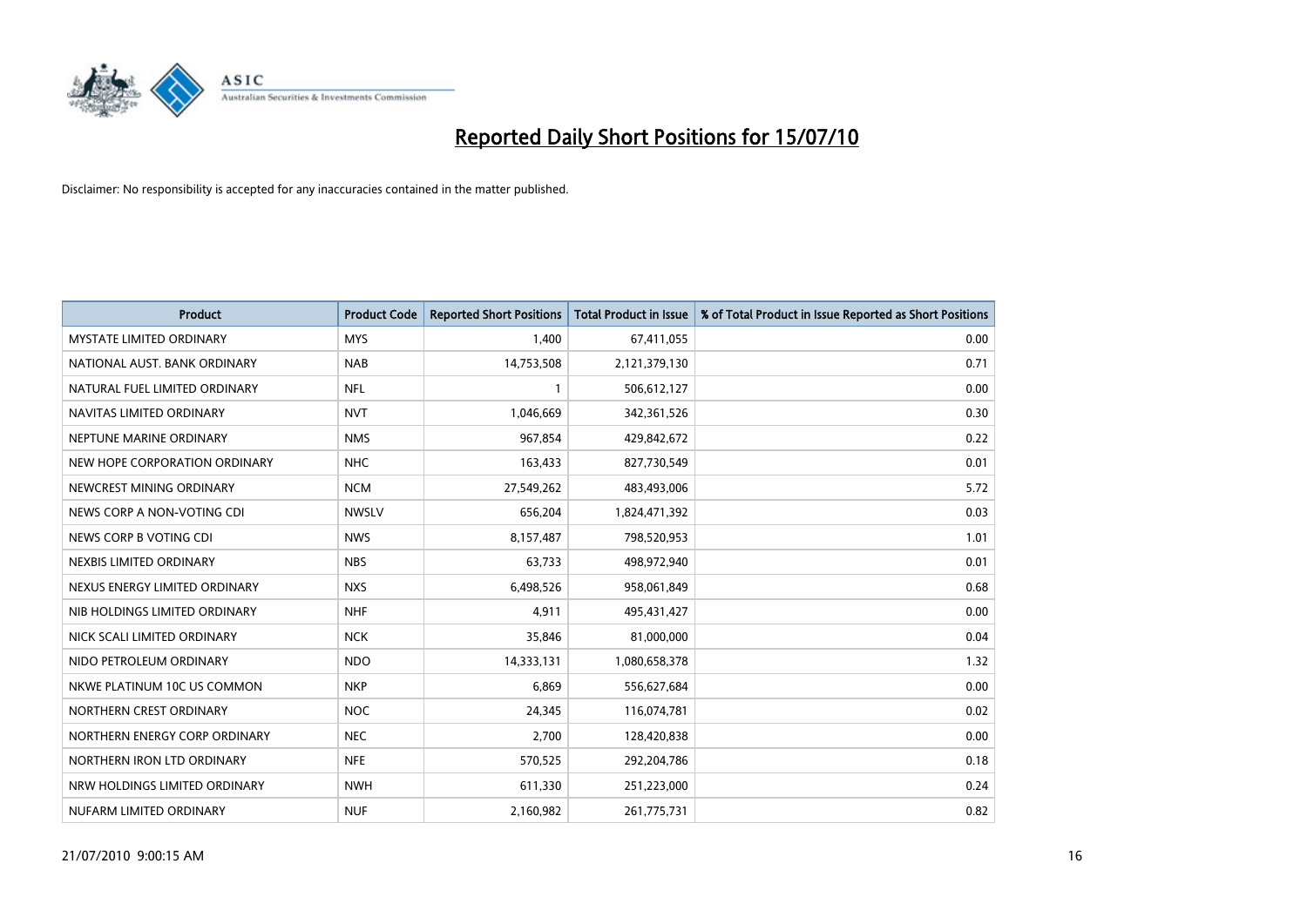

| <b>Product</b>                        | <b>Product Code</b> | <b>Reported Short Positions</b> | Total Product in Issue | % of Total Product in Issue Reported as Short Positions |
|---------------------------------------|---------------------|---------------------------------|------------------------|---------------------------------------------------------|
| NUPLEX INDUSTRIES ORDINARY            | <b>NPX</b>          | 11,808                          | 192,232,926            | 0.01                                                    |
| NYOTA MINERALS LTD ORDINARY           | <b>NYO</b>          | 50,000                          | 317,993,276            | 0.02                                                    |
| OAKTON LIMITED ORDINARY               | <b>OKN</b>          | 528,671                         | 91,987,235             | 0.56                                                    |
| OCEANAGOLD CORP. CHESS DEPOSITARY INT | <b>OGC</b>          | 542,496                         | 228,198,170            | 0.24                                                    |
| OCEANIA CAPITAL LTD ORDINARY          | <b>OCP</b>          | 2,500                           | 91,921,295             | 0.00                                                    |
| OIL SEARCH LTD ORDINARY               | <b>OSH</b>          | 6,731,304                       | 1,308,279,222          | 0.50                                                    |
| OM HOLDINGS LIMITED ORDINARY          | <b>OMH</b>          | 319,816                         | 498,485,150            | 0.06                                                    |
| ONESTEEL LIMITED ORDINARY             | OST                 | 7,486,130                       | 1,331,583,166          | 0.57                                                    |
| ORICA LIMITED ORDINARY                | ORI                 | 1,363,305                       | 362,100,430            | 0.38                                                    |
| ORIGIN ENERGY ORDINARY                | <b>ORG</b>          | 2,550,383                       | 880,668,872            | 0.26                                                    |
| OTTO ENERGY LIMITED ORDINARY          | <b>OEL</b>          | 109,204                         | 1,134,540,071          | 0.01                                                    |
| OZ MINERALS ORDINARY                  | OZL                 | 53,541,315                      | 3,121,339,730          | 1.70                                                    |
| PACIFIC BRANDS ORDINARY               | <b>PBG</b>          | 5,130,798                       | 931,386,248            | 0.56                                                    |
| PALADIN ENERGY LTD ORDINARY           | <b>PDN</b>          | 19,052,930                      | 717,142,802            | 2.64                                                    |
| PAN PACIFIC PETROL. ORDINARY          | PPP                 | 21,527                          | 588,612,110            | 0.00                                                    |
| PANAUST LIMITED ORDINARY              | <b>PNA</b>          | 12,445,014                      | 2,953,925,939          | 0.41                                                    |
| PANORAMIC RESOURCES ORDINARY          | PAN                 | 82,968                          | 205,262,842            | 0.03                                                    |
| PAPERLINX LIMITED ORDINARY            | <b>PPX</b>          | 14,154,058                      | 603,580,761            | 2.33                                                    |
| PATTIES FOODS LTD ORDINARY            | PFL                 |                                 | 138,908,853            | 0.00                                                    |
| PEET LIMITED ORDINARY                 | <b>PPC</b>          | 358,525                         | 300,681,486            | 0.12                                                    |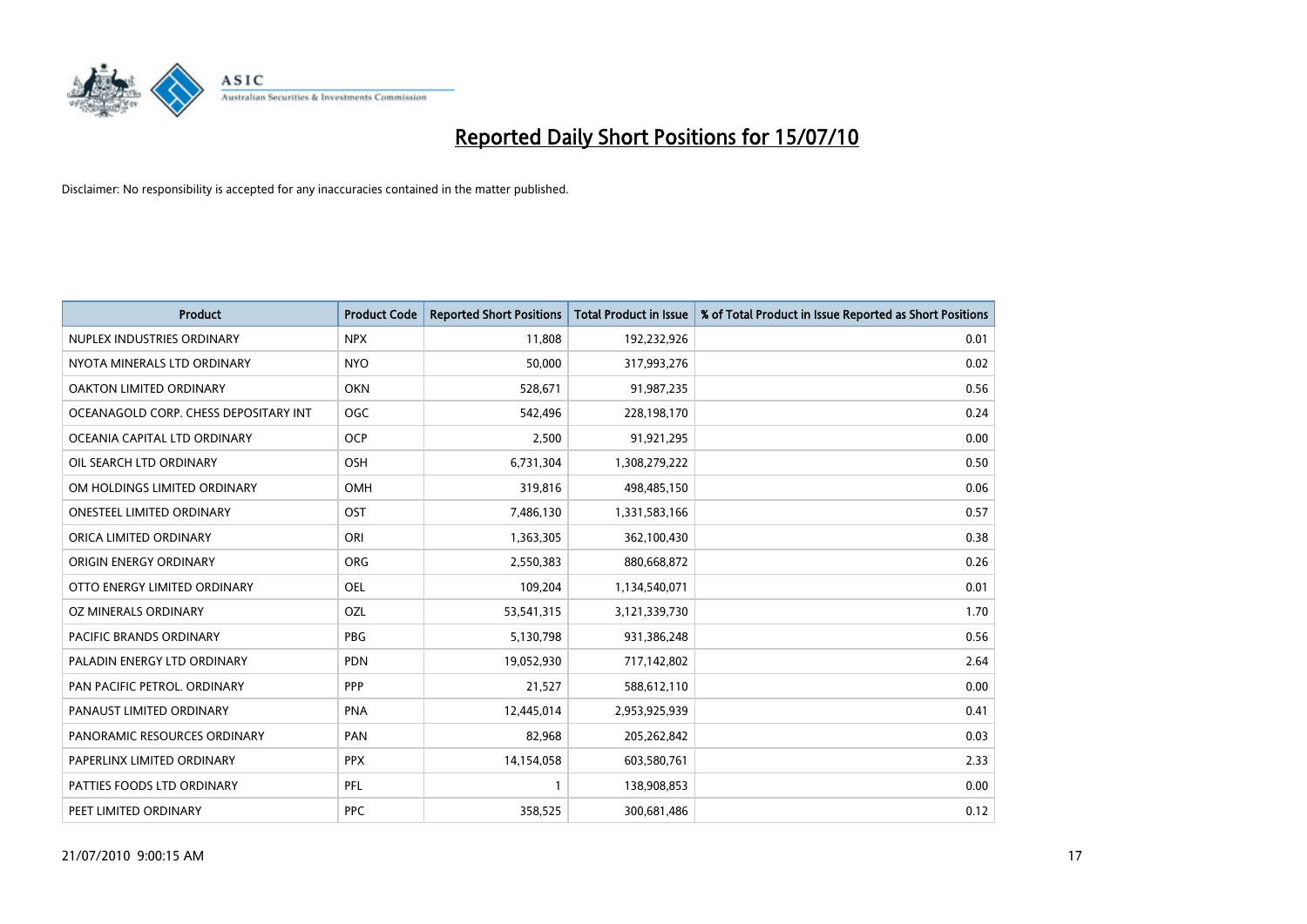

| <b>Product</b>                       | <b>Product Code</b> | <b>Reported Short Positions</b> | <b>Total Product in Issue</b> | % of Total Product in Issue Reported as Short Positions |
|--------------------------------------|---------------------|---------------------------------|-------------------------------|---------------------------------------------------------|
| PENINSULA MINERALS ORDINARY          | <b>PEN</b>          | 5,000                           | 1,628,249,898                 | 0.00                                                    |
| PERILYA LIMITED ORDINARY             | PEM                 | 276,685                         | 526,075,563                   | 0.05                                                    |
| PERPETUAL LIMITED ORDINARY           | PPT                 | 2,203,319                       | 43,417,478                    | 5.11                                                    |
| PERSEUS MINING LTD ORDINARY          | PRU                 | 15,291                          | 419,232,088                   | 0.00                                                    |
| PETSEC ENERGY ORDINARY               | <b>PSA</b>          | 223,332                         | 231,283,622                   | 0.10                                                    |
| PHARMAXIS LTD ORDINARY               | <b>PXS</b>          | 1,391,804                       | 225,410,234                   | 0.62                                                    |
| PHOTON GROUP LTD ORDINARY            | <b>PGA</b>          | 965,265                         | 187,440,645                   | 0.51                                                    |
| PIKE RIVER COAL ORDINARY             | <b>PRC</b>          | 506,320                         | 404,971,067                   | 0.13                                                    |
| PLATINUM ASSET ORDINARY              | <b>PTM</b>          | 2,967,594                       | 561,347,878                   | 0.52                                                    |
| PLATINUM AUSTRALIA ORDINARY          | <b>PLA</b>          | 6,761,882                       | 321,130,521                   | 2.11                                                    |
| PLATINUM CAPITAL LTD ORDINARY        | <b>PMC</b>          |                                 | 162,258,814                   | 0.00                                                    |
| PMP LIMITED ORDINARY                 | <b>PMP</b>          | 891,836                         | 335,348,483                   | 0.27                                                    |
| PORT BOUVARD LIMITED ORDINARY        | PBD                 | 6,754                           | 509,132,195                   | 0.00                                                    |
| PREMIER INVESTMENTS ORDINARY         | <b>PMV</b>          | 79,754                          | 155,030,045                   | 0.04                                                    |
| PRIMARY HEALTH CARE ORDINARY         | <b>PRY</b>          | 7,835,631                       | 491,428,342                   | 1.60                                                    |
| PRIME INFR GROUP. STAPLED SECURITIES | PIH                 | 1,357,887                       | 351,776,795                   | 0.38                                                    |
| PRIME MEDIA GRP LTD ORDINARY         | PRT                 | $\overline{2}$                  | 366,330,303                   | 0.00                                                    |
| PRIMEAG AUSTRALIA ORDINARY           | PAG                 | 382,586                         | 150,569,976                   | 0.25                                                    |
| PROGEN PHARMACEUTIC ORDINARY         | PGL                 | 151,596                         | 24,709,097                    | 0.61                                                    |
| PROGRAMMED ORDINARY                  | <b>PRG</b>          | 297,447                         | 118,169,908                   | 0.25                                                    |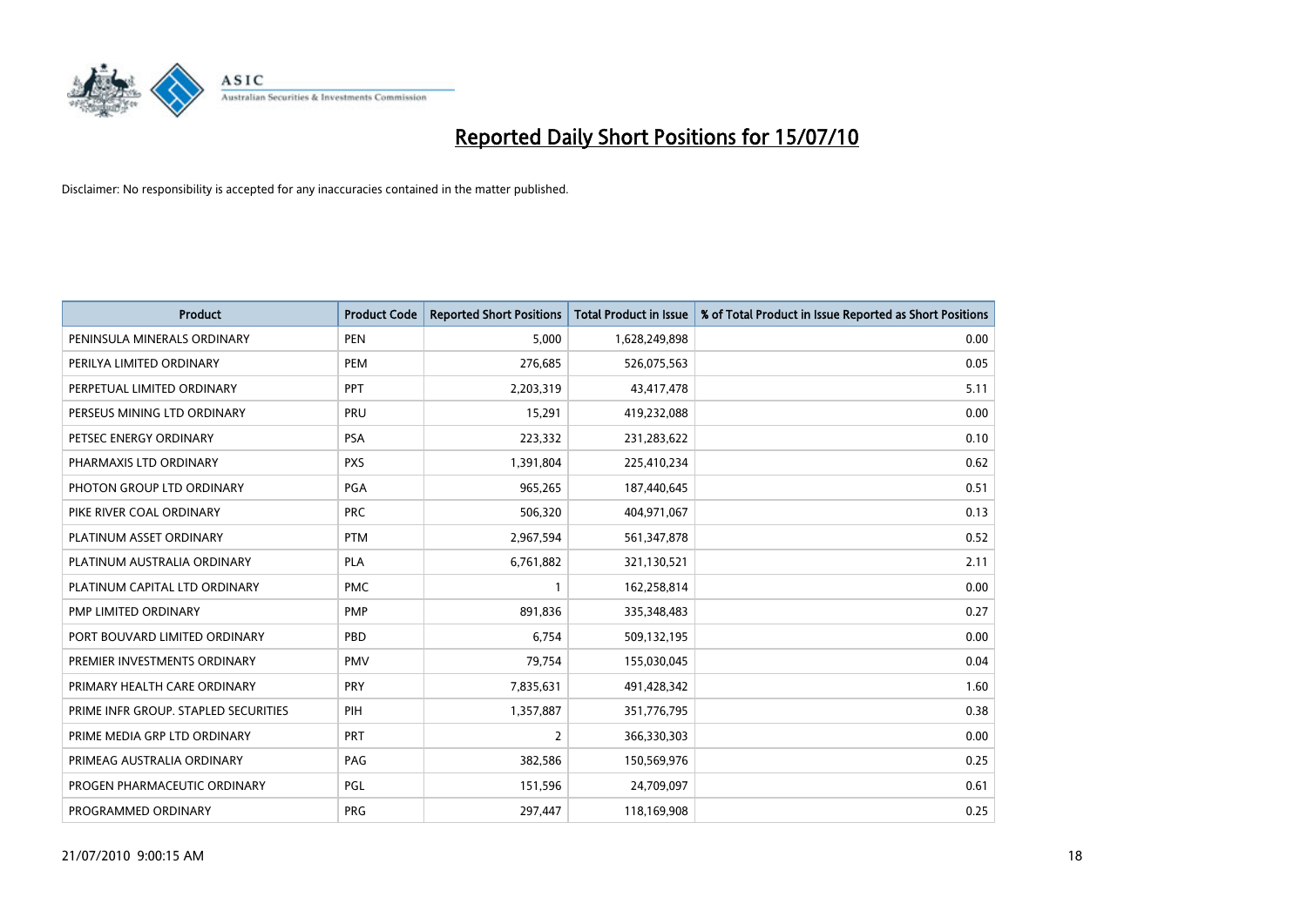

| <b>Product</b>                      | <b>Product Code</b> | <b>Reported Short Positions</b> | Total Product in Issue | % of Total Product in Issue Reported as Short Positions |
|-------------------------------------|---------------------|---------------------------------|------------------------|---------------------------------------------------------|
| <b>PSIVIDA CORP CDI 1:1</b>         | <b>PVA</b>          | 6,878                           | 7,849,757              | 0.09                                                    |
| <b>QANTAS AIRWAYS ORDINARY</b>      | QAN                 | 6,597,935                       | 2,265,123,620          | 0.30                                                    |
| QBE INSURANCE GROUP ORDINARY        | OBE                 | 15,785,824                      | 1,035,064,820          | 1.51                                                    |
| RAMELIUS RESOURCES ORDINARY         | <b>RMS</b>          | 12,533                          | 291,200,265            | 0.00                                                    |
| RAMSAY HEALTH CARE ORDINARY         | <b>RHC</b>          | 2,198,428                       | 202,081,252            | 1.08                                                    |
| RANGE RESOURCES LTD ORDINARY        | <b>RRS</b>          | 650,000                         | 1,052,019,983          | 0.06                                                    |
| <b>RCR TOMLINSON ORDINARY</b>       | <b>RCR</b>          | 68,067                          | 131,860,172            | 0.05                                                    |
| <b>REA GROUP ORDINARY</b>           | <b>REA</b>          | 25,368                          | 128,439,366            | 0.02                                                    |
| <b>RED FORK ENERGY ORDINARY</b>     | <b>RFE</b>          | 7,696                           | 139,535,000            | 0.01                                                    |
| <b>REDFLEX HOLDINGS ORDINARY</b>    | <b>RDF</b>          | 26,835                          | 110,010,757            | 0.02                                                    |
| REECE AUSTRALIA LTD. ORDINARY       | <b>REH</b>          | 4,762                           | 99,600,000             | 0.00                                                    |
| REED RESOURCES LTD ORDINARY         | <b>RDR</b>          | 268,205                         | 177,271,768            | 0.15                                                    |
| REGIS RESOURCES ORDINARY            | <b>RRL</b>          | 31,866                          | 394,784,125            | 0.00                                                    |
| RESMED INC CDI 10:1                 | <b>RMD</b>          | 1,567,640                       | 772,670,160            | 0.20                                                    |
| <b>RESOLUTE MINING ORDINARY</b>     | <b>RSG</b>          | 434,293                         | 392,586,434            | 0.11                                                    |
| <b>RESOURCE GENERATION ORDINARY</b> | <b>RES</b>          | 157,911                         | 164,412,477            | 0.10                                                    |
| REVERSE CORP LIMITED ORDINARY       | <b>REF</b>          | 25,141                          | 92,382,175             | 0.03                                                    |
| RHG LIMITED ORDINARY                | <b>RHG</b>          | 59,741                          | 317,910,688            | 0.01                                                    |
| <b>RIDLEY CORPORATION ORDINARY</b>  | <b>RIC</b>          | 53,937                          | 307,817,071            | 0.02                                                    |
| RIO TINTO LIMITED ORDINARY          | <b>RIO</b>          | 15,451,241                      | 606,831,240            | 2.55                                                    |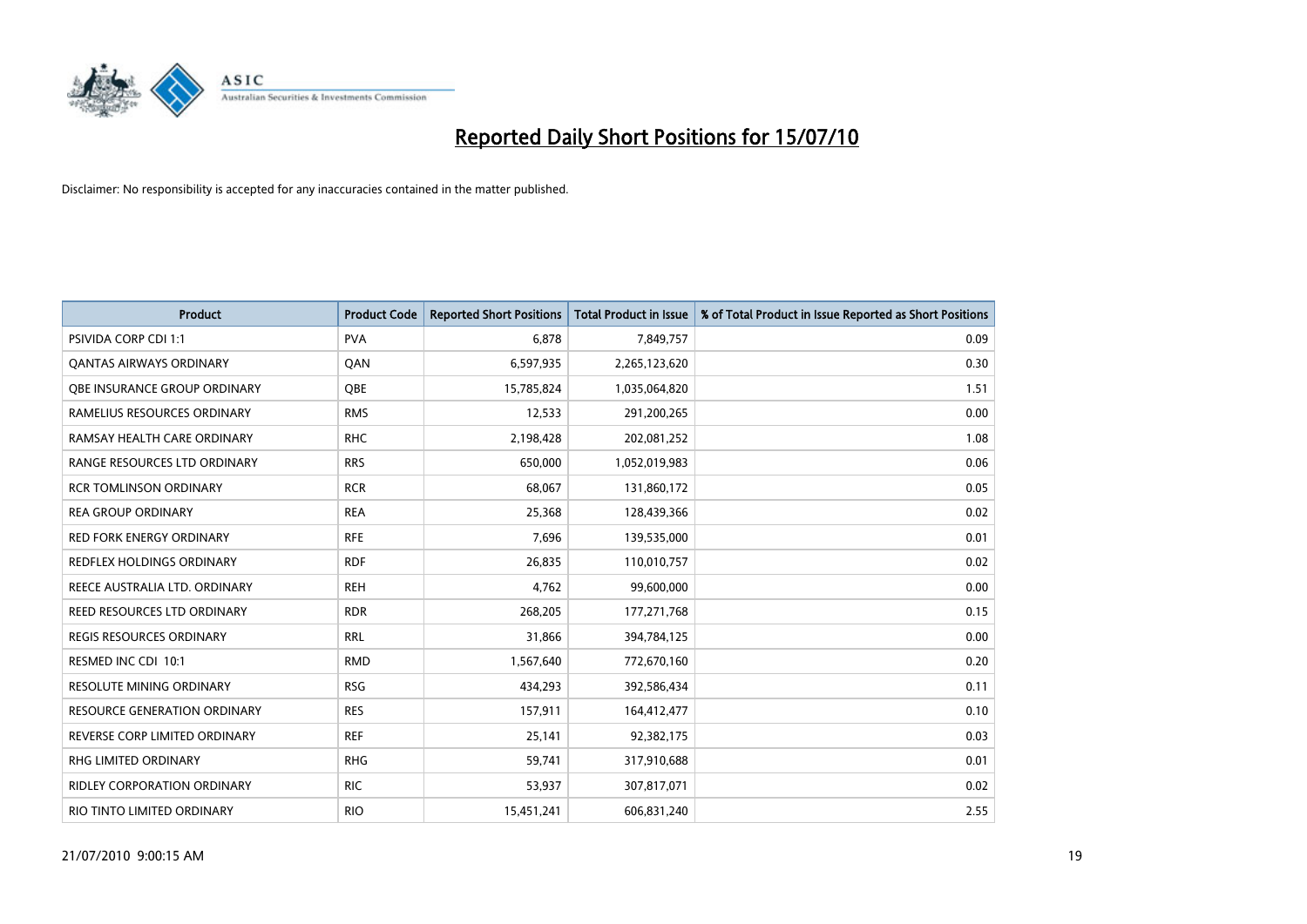

| <b>Product</b>                           | <b>Product Code</b> | <b>Reported Short Positions</b> | <b>Total Product in Issue</b> | % of Total Product in Issue Reported as Short Positions |
|------------------------------------------|---------------------|---------------------------------|-------------------------------|---------------------------------------------------------|
| RIVERCITY MOTORWAY STAPLED               | <b>RCY</b>          | 3,747,254                       | 957,010,115                   | 0.38                                                    |
| RIVERSDALE MINING ORDINARY               | <b>RIV</b>          | 721,121                         | 200,118,524                   | 0.35                                                    |
| ROC OIL COMPANY ORDINARY                 | <b>ROC</b>          | 1,084,583                       | 713,154,560                   | 0.16                                                    |
| SAI GLOBAL LIMITED ORDINARY              | SAI                 | 9,612                           | 159,602,639                   | 0.00                                                    |
| SALMAT LIMITED ORDINARY                  | <b>SLM</b>          | 94,123                          | 159,131,983                   | 0.05                                                    |
| SANDFIRE RESOURCES ORDINARY              | <b>SFR</b>          | 99,149                          | 130,909,760                   | 0.07                                                    |
| <b>SANTOS LTD ORDINARY</b>               | <b>STO</b>          | 4,054,656                       | 832,552,523                   | 0.47                                                    |
| SEDGMAN LIMITED ORDINARY                 | <b>SDM</b>          | 160,024                         | 205,986,681                   | 0.07                                                    |
| SEEK LIMITED ORDINARY                    | <b>SEK</b>          | 4,271,859                       | 336,584,488                   | 1.25                                                    |
| SENETAS CORPORATION ORDINARY             | <b>SEN</b>          | 756,999                         | 461,522,263                   | 0.16                                                    |
| SERVCORP LIMITED ORDINARY                | SRV                 | 541,241                         | 98,440,807                    | 0.54                                                    |
| SERVICE STREAM ORDINARY                  | <b>SSM</b>          | 344,663                         | 283,418,867                   | 0.12                                                    |
| SEVEN GROUP HOLDINGS ORDINARY            | <b>SVW</b>          | 1,294,273                       | 305,410,281                   | 0.42                                                    |
| SIGMA PHARMACEUTICAL ORDINARY            | <b>SIP</b>          | 10,752,690                      | 1,178,626,572                 | 0.90                                                    |
| SILEX SYSTEMS ORDINARY                   | <b>SLX</b>          | 136,987                         | 149,073,532                   | 0.09                                                    |
| SILVER LAKE RESOURCE ORDINARY            | <b>SLR</b>          | 127,768                         | 178,757,838                   | 0.08                                                    |
| SIMS METAL MGMT LTD ORDINARY             | SGM                 | 1,752,521                       | 203,891,295                   | 0.86                                                    |
| SINGAPORE TELECOMM. CHESS DEPOSITARY INT | SGT                 | 5,117,087                       | 440,346,022                   | 1.17                                                    |
| SKILLED GROUP LTD ORDINARY               | <b>SKE</b>          | 148,555                         | 190,738,408                   | 0.08                                                    |
| SKY CITY ENTERTAIN, ORDINARY             | <b>SKC</b>          | 6,931,777                       | 575,114,687                   | 1.20                                                    |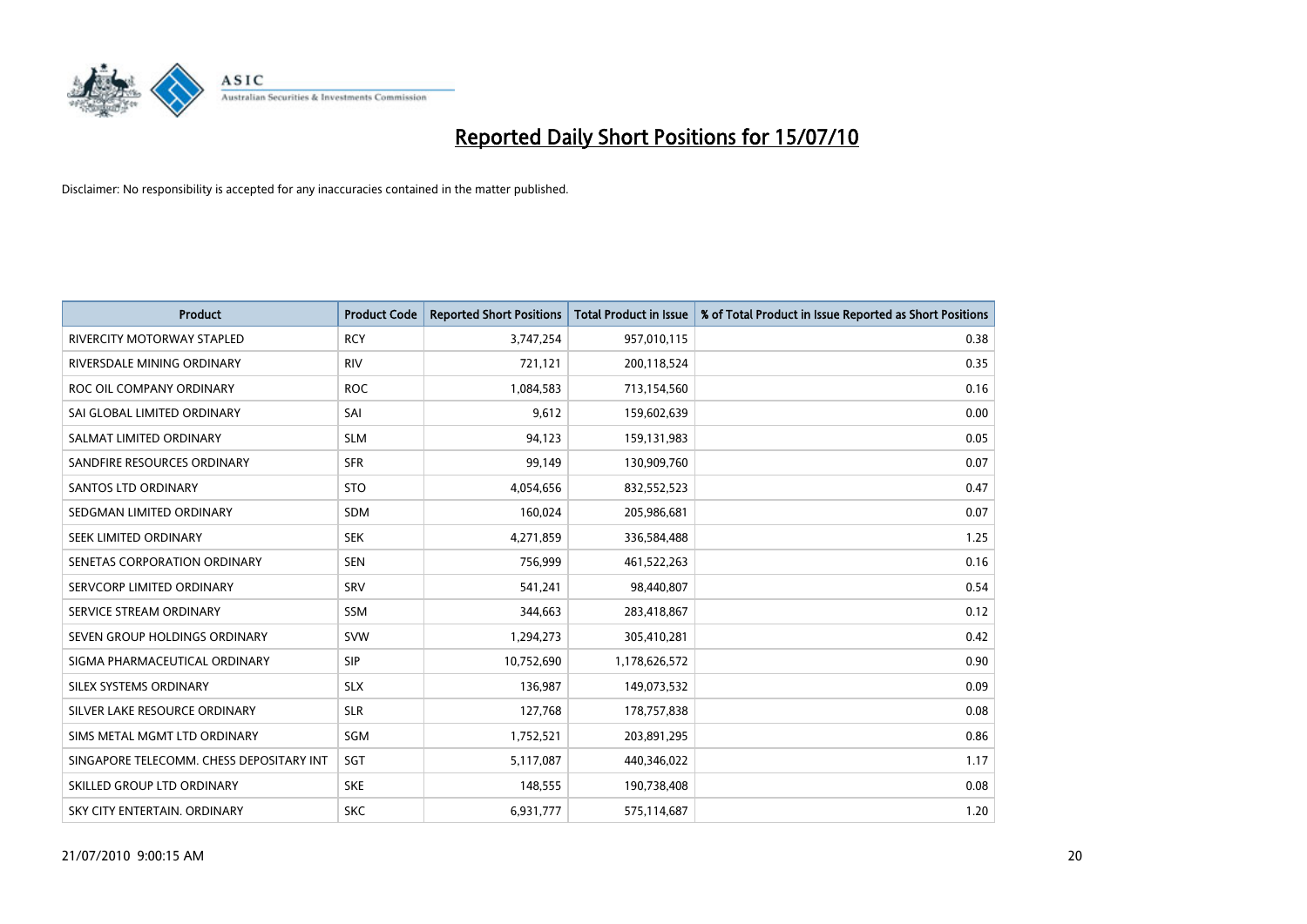

| <b>Product</b>                          | <b>Product Code</b> | <b>Reported Short Positions</b> | <b>Total Product in Issue</b> | % of Total Product in Issue Reported as Short Positions |
|-----------------------------------------|---------------------|---------------------------------|-------------------------------|---------------------------------------------------------|
| <b>SKY NETWORK ORDINARY</b>             | <b>SKT</b>          | 648,650                         | 389,139,785                   | 0.17                                                    |
| SMS MANAGEMENT. ORDINARY                | <b>SMX</b>          | 123,959                         | 66,781,500                    | 0.19                                                    |
| SONIC HEALTHCARE ORDINARY               | <b>SHL</b>          | 2,573,979                       | 388,429,875                   | 0.66                                                    |
| SOUL PATTINSON (W.H) ORDINARY           | SOL                 | 7,921                           | 238,640,580                   | 0.00                                                    |
| SP AUSNET STAPLED SECURITIES            | SPN                 | 1,202,713                       | 2,748,353,504                 | 0.04                                                    |
| SPARK INFRASTRUCTURE STAPLED SECURITIES | SKI                 | 5,717,167                       | 1,031,911,394                 | 0.54                                                    |
| SPDR 200 FUND ETF UNITS                 | STW                 | 9,008                           | 57,528,081                    | 0.02                                                    |
| SPECIALTY FASHION ORDINARY              | <b>SFH</b>          | 1,636,200                       | 190,964,693                   | 0.86                                                    |
| SPHERE MINERALS LTD ORDINARY            | <b>SPH</b>          | 75,000                          | 171,348,151                   | 0.04                                                    |
| SPOTLESS GROUP LTD ORDINARY             | <b>SPT</b>          | 1,023,696                       | 259,309,656                   | 0.39                                                    |
| ST BARBARA LIMITED ORDINARY             | <b>SBM</b>          | 39,727,636                      | 1,953,168,407                 | 2.03                                                    |
| STAGING CONNECTIONS ORDINARY            | <b>STG</b>          | 2,917,189                       | 783,175,134                   | 0.37                                                    |
| STH AMERICAN COR LTD ORDINARY           | SAY                 | 9,200                           | 206,832,027                   | 0.00                                                    |
| STHN CROSS MEDIA ORDINARY               | SXL                 | 166,065                         | 378,827,750                   | 0.04                                                    |
| STOCKLAND UNITS/ORD STAPLED             | SGP                 | 10,135,846                      | 2,383,036,717                 | 0.42                                                    |
| STRAITS RESOURCES ORDINARY              | SRL                 | 3,428,595                       | 255,203,613                   | 1.34                                                    |
| STW COMMUNICATIONS ORDINARY             | SGN                 | 94,021                          | 364,310,964                   | 0.02                                                    |
| SUNCORP-METWAY, ORDINARY                | <b>SUN</b>          | 7,574,951                       | 1,281,390,524                 | 0.59                                                    |
| SUNDANCE RESOURCES ORDINARY             | <b>SDL</b>          | 18,013,280                      | 2,709,995,932                 | 0.65                                                    |
| SUNLAND GROUP LTD ORDINARY              | <b>SDG</b>          | 68,055                          | 251,107,692                   | 0.02                                                    |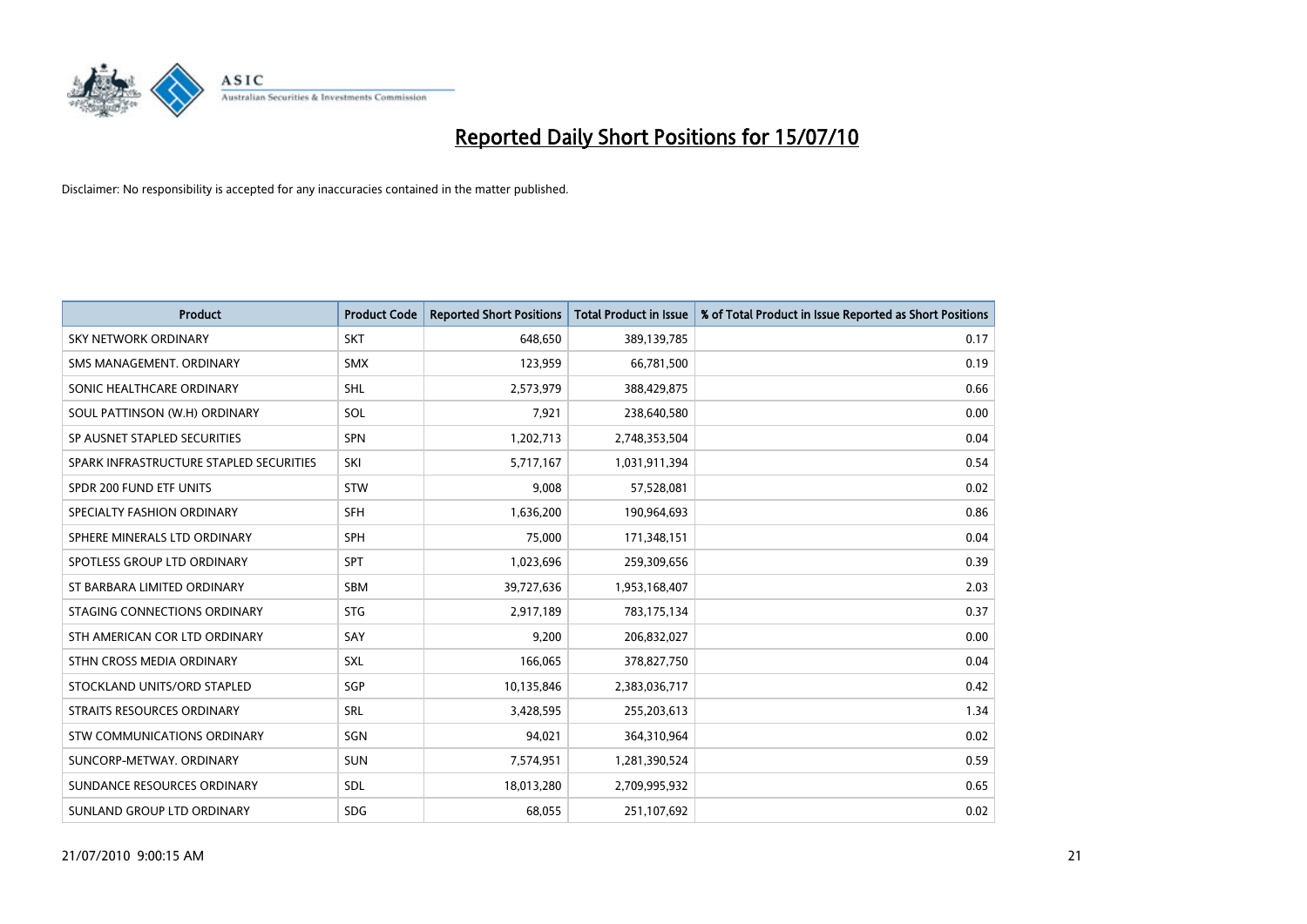

| <b>Product</b>                      | <b>Product Code</b> | <b>Reported Short Positions</b> | <b>Total Product in Issue</b> | % of Total Product in Issue Reported as Short Positions |
|-------------------------------------|---------------------|---------------------------------|-------------------------------|---------------------------------------------------------|
| SUPER CHEAP AUTO GRP ORDINARY       | <b>SUL</b>          | 5,225                           | 127,532,302                   | 0.00                                                    |
| SWICK MINING ORDINARY               | <b>SWK</b>          | 1,548                           | 236,724,970                   | 0.00                                                    |
| SYMEX HOLDINGS ORDINARY             | SYM                 | 6,633                           | 125,037,628                   | 0.01                                                    |
| TABCORP HOLDINGS LTD ORDINARY       | <b>TAH</b>          | 2,774,014                       | 612,625,759                   | 0.45                                                    |
| <b>TALENT2 INTERNATION ORDINARY</b> | <b>TWO</b>          | $\overline{7}$                  | 140,567,607                   | 0.00                                                    |
| TAP OIL LIMITED ORDINARY            | <b>TAP</b>          | 20,237                          | 156,485,921                   | 0.01                                                    |
| TASSAL GROUP LIMITED ORDINARY       | <b>TGR</b>          | 3,095,030                       | 144,197,882                   | 2.14                                                    |
| TATTS GROUP LTD ORDINARY            | <b>TTS</b>          | 7,613,493                       | 1,281,937,479                 | 0.59                                                    |
| <b>TECHNOLOGY ONE ORDINARY</b>      | <b>TNE</b>          | 579                             | 300,303,455                   | 0.00                                                    |
| TELECOM CORPORATION ORDINARY        | <b>TEL</b>          | 43,978,146                      | 1,920,694,831                 | 2.29                                                    |
| TELSTRA CORPORATION. ORDINARY       | <b>TLS</b>          | 58,245,241                      | 12,443,074,357                | 0.47                                                    |
| TEN NETWORK HOLDINGS ORDINARY       | <b>TEN</b>          | 8,328,403                       | 1,045,236,720                 | 0.79                                                    |
| TFS CORPORATION LTD ORDINARY        | <b>TFC</b>          | 69,729                          | 227,360,909                   | 0.03                                                    |
| THE REJECT SHOP ORDINARY            | <b>TRS</b>          | 14,846                          | 26,033,570                    | 0.05                                                    |
| THOR MINING PLC CHESS DEPOSITARY    | <b>THR</b>          | 2,307                           | 133,236,757                   | 0.00                                                    |
| THORN GROUP LIMITED ORDINARY        | <b>TGA</b>          | 2,360                           | 129,441,655                   | 0.00                                                    |
| TIMBERCORP LIMITED ORDINARY         | <b>TIM</b>          | 2,753,045                       | 352,071,429                   | 0.78                                                    |
| TISHMAN SPEYER UNITS                | <b>TSO</b>          | 53,349                          | 338,440,904                   | 0.01                                                    |
| TNG LIMITED ORDINARY                | <b>TNG</b>          | 4,321                           | 258,055,076                   | 0.00                                                    |
| TOLL HOLDINGS LTD ORDINARY          | <b>TOL</b>          | 9,557,569                       | 702,867,609                   | 1.33                                                    |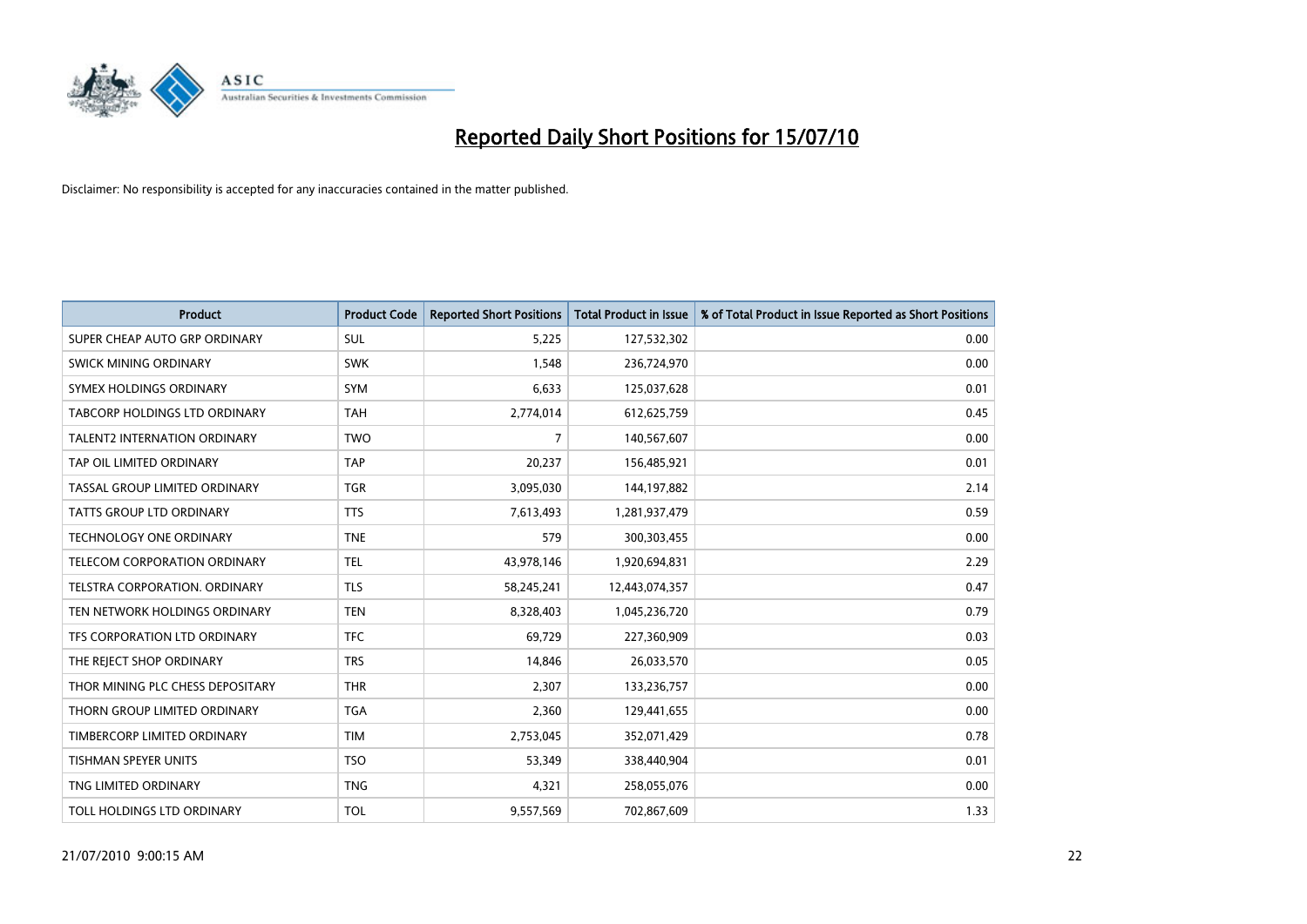

| <b>Product</b>                            | <b>Product Code</b> | <b>Reported Short Positions</b> | <b>Total Product in Issue</b> | % of Total Product in Issue Reported as Short Positions |
|-------------------------------------------|---------------------|---------------------------------|-------------------------------|---------------------------------------------------------|
| TORO ENERGY LIMITED ORDINARY              | <b>TOE</b>          | 35.404                          | 964,936,676                   | 0.00                                                    |
| <b>TOWER AUSTRALIA ORDINARY</b>           | <b>TAL</b>          | 3,450,021                       | 415,928,881                   | 0.82                                                    |
| <b>TOWER LIMITED ORDINARY</b>             | <b>TWR</b>          | 689,519                         | 260,631,787                   | 0.26                                                    |
| TOX FREE SOLUTIONS ORDINARY               | <b>TOX</b>          | 102,096                         | 91,661,500                    | 0.10                                                    |
| TPG TELECOM LIMITED ORDINARY              | <b>TPM</b>          | 231,932                         | 767,849,104                   | 0.03                                                    |
| TRANSFIELD SERV INFR STAPLED SECURITIES   | <b>TSI</b>          | 353,794                         | 432,184,488                   | 0.08                                                    |
| <b>TRANSFIELD SERVICES ORDINARY</b>       | <b>TSE</b>          | 72,587                          | 414,278,904                   | 0.02                                                    |
| TRANSPACIFIC INDUST, ORDINARY             | <b>TPI</b>          | 13,305,976                      | 960,638,735                   | 1.37                                                    |
| TRANSURBAN GROUP TRIPLE STAPLED SEC.      | <b>TCL</b>          | 9,771,500                       | 1,414,667,986                 | 0.66                                                    |
| TRINITY GROUP STAPLED SECURITIES          | <b>TCO</b>          | 3,419                           | 231,701,539                   | 0.00                                                    |
| TROY RESOURCES NL ORDINARY                | <b>TRY</b>          | 357,020                         | 87,474,323                    | 0.40                                                    |
| UGL LIMITED ORDINARY                      | UGL                 | 4,633,127                       | 165,928,705                   | 2.76                                                    |
| UNILIFE CORPORATION CDI 6:1               | <b>UNS</b>          | 60,973                          | 237,885,984                   | 0.03                                                    |
| UXC LIMITED ORDINARY                      | <b>UXC</b>          | 1,048,195                       | 295,623,019                   | 0.35                                                    |
| VALAD PROPERTY GROUP STAPLED US PROHIBIT. | <b>VPG</b>          | 4,330,465                       | 2,287,682,926                 | 0.19                                                    |
| <b>VDM GROUP LIMITED ORDINARY</b>         | <b>VMG</b>          | 11,116                          | 195,613,088                   | 0.01                                                    |
| <b>VENTURE MINERALS ORDINARY</b>          | <b>VMS</b>          | 6,500                           | 168,046,667                   | 0.00                                                    |
| <b>VILLAGE ROADSHOW LTD ORDINARY</b>      | <b>VRL</b>          | 682                             | 114,217,649                   | 0.00                                                    |
| VILLAGE ROADSHOW LTD 'A' CLASS PREFERENCE | <b>VRLPA</b>        | 19,557                          | 52,235,451                    | 0.04                                                    |
| VIRGIN BLUE HOLDINGS ORDINARY             | <b>VBA</b>          | 20,754,115                      | 2,209,126,568                 | 0.94                                                    |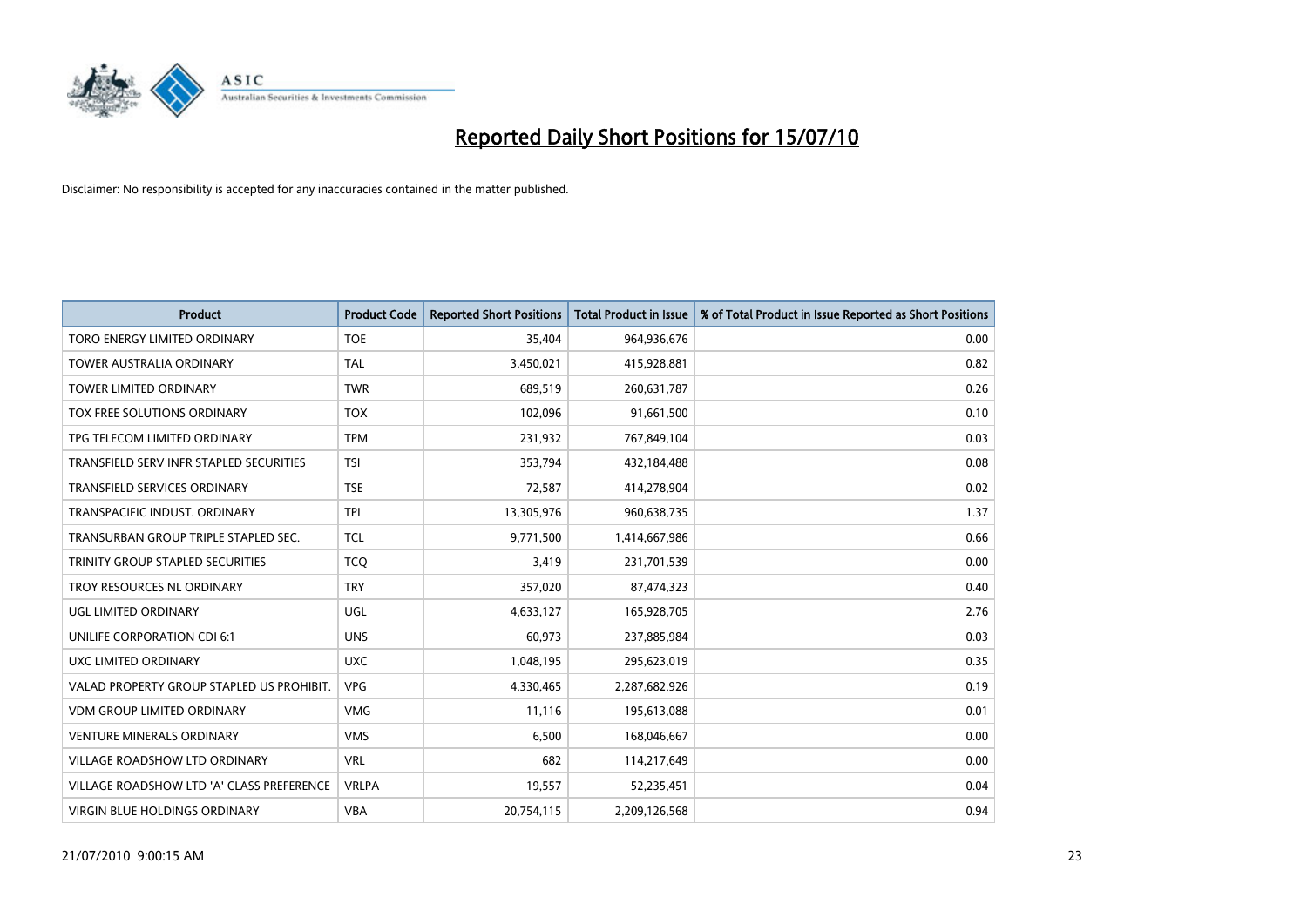

| <b>Product</b>                         | <b>Product Code</b> | <b>Reported Short Positions</b> | <b>Total Product in Issue</b> | % of Total Product in Issue Reported as Short Positions |
|----------------------------------------|---------------------|---------------------------------|-------------------------------|---------------------------------------------------------|
| <b>VISION GROUP HLDGS ORDINARY</b>     | <b>VGH</b>          | 78.000                          | 72,671,765                    | 0.11                                                    |
| <b>VITA GROUP LTD ORDINARY</b>         | <b>VTG</b>          | 75,190                          | 141,247,800                   | 0.05                                                    |
| VITERRA INC CDI 1:1                    | <b>VTA</b>          | 2,098                           | 68,629,939                    | 0.00                                                    |
| <b>WAREHOUSE GROUP ORDINARY</b>        | <b>WHS</b>          | 391,339                         | 311,195,868                   | 0.13                                                    |
| <b>WATPAC LIMITED ORDINARY</b>         | <b>WTP</b>          | 50,482                          | 181,326,206                   | 0.02                                                    |
| <b>WDS LIMITED ORDINARY</b>            | <b>WDS</b>          | 63,084                          | 143,107,458                   | 0.04                                                    |
| <b>WEBJET LIMITED ORDINARY</b>         | <b>WEB</b>          | 87,049                          | 76,861,278                    | 0.12                                                    |
| <b>WESFARMERS LIMITED ORDINARY</b>     | <b>WES</b>          | 16,470,043                      | 1,005,167,663                 | 1.63                                                    |
| WESFARMERS LIMITED PARTIALLY PROTECTED | <b>WESN</b>         | 3,454,811                       | 151,904,499                   | 2.27                                                    |
| WEST AUSTRALIAN NEWS ORDINARY          | <b>WAN</b>          | 6,198,704                       | 216,011,546                   | 2.87                                                    |
| WESTERN AREAS NL ORDINARY              | <b>WSA</b>          | 1,315,259                       | 179,735,899                   | 0.73                                                    |
| WESTERN DESERT RES. ORDINARY           | <b>WDR</b>          | 948                             | 134,511,656                   | 0.00                                                    |
| WESTFIELD GROUP ORD/UNIT STAPLED SEC   | <b>WDC</b>          | 14,493,747                      | 2,307,773,663                 | 0.61                                                    |
| <b>WESTPAC BANKING CORP ORDINARY</b>   | <b>WBC</b>          | 18,031,340                      | 2,988,996,237                 | 0.56                                                    |
| WHITE ENERGY COMPANY ORDINARY          | <b>WEC</b>          | 4,401,337                       | 236,766,184                   | 1.85                                                    |
| <b>WHITEHAVEN COAL ORDINARY</b>        | <b>WHC</b>          | 1,403,549                       | 493,650,070                   | 0.29                                                    |
| WHK GROUP LIMITED ORDINARY             | <b>WHG</b>          | 197,224                         | 264,254,166                   | 0.07                                                    |
| WINDIMURRA VANADIUM ORDINARY           | <b>WVL</b>          | 163,685                         | 154,278,674                   | 0.11                                                    |
| WOODSIDE PETROLEUM ORDINARY            | <b>WPL</b>          | 3,088,516                       | 780,136,909                   | 0.38                                                    |
| WOOLWORTHS LIMITED ORDINARY            | <b>WOW</b>          | 2,454,975                       | 1,231,191,381                 | 0.17                                                    |